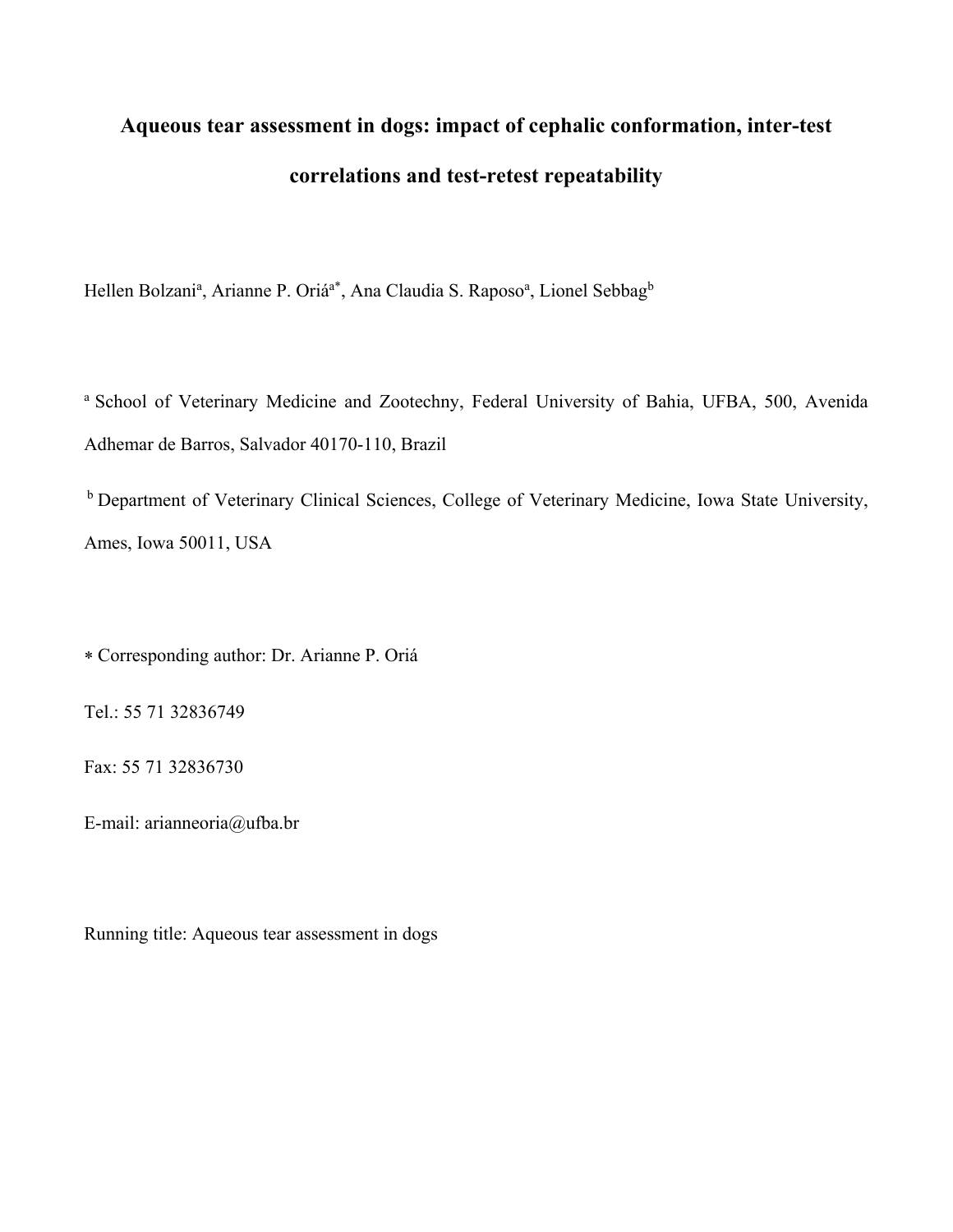# **Abstract**

**Objective** – To characterize diagnostic findings, test-retest repeatability, and correlations among lacrimal tests in dogs of diverse cephalic conformations.

**Animal studied** – Fifty healthy dogs (25 brachycephalic, 25 non-brachycephalic).

**Procedures** – A series of diagnostics were performed in each dog, allowing for a 10min-interval between tests and repeating each test 24h later under similar conditions: corneal tactile sensation (CTS), strip meniscometry test (SMT), phenol red thread test (PRTT), endodontic absorbent paper point tear test (EAPPTT), Schirmer tear test-1 without (STT-1) or with nasolacrimal stimulation (NL-STT1), and Schirmer tear test-2 (STT-2).

**Results** – Mean ± SD test values were lower in brachycephalic *vs.* non-brachycephalic dogs (except for SMT; 7.4±2.0 mm/5s *vs.* 7.3±2.4 mm/5s), with statistically significant differences noted for CTS (1.8±0.5 cm *vs.* 3.4±0.8 cm), PRTT (37.2±4.0 mm/15s *vs.* 41.1±5.5 mm/15s), STT-1 (20.1±3.4 mm/min *vs.* 23.3  $\pm$ 5.7 mm/min), STT-2 (13.0  $\pm$  3.4 mm/min vs 16.9  $\pm$  3.9 mm/min), and NL-STT1 (23.2 $\pm$ 3.6 mm/min *vs*. 27.1±5.4 mm/min), and non-significant differences for EAPPTT (16.6±2.7 mm/15s *vs.* 17.5±2.9 mm/15s). Nasolacrimal stimulation increased STT-1 values by 18% on average. Correlations among tests were generally weak to moderate (*r*<0.70) except for a strong correlation between STT-1 and NL-STT1 (*r*=0.83, *P*<0.001). Tests reliability was good although test-retest repeatability was generally poor to moderate, as depicted by low intraclass correlation coefficients (ICC≤0.75) and wide 95% limits of agreement, except for CTS (ICC=0.91).

**Conclusions** – Corneal sensitivity and aqueous tear secretion are lower in brachycephalic dogs. A comprehensive assessment of the ocular surface requires the combination of several diagnostic tests. The nasolacrimal reflex may provide a useful diagnostic and therapeutic tool in dogs.

**KEYWORDS:** Canine, Corneal sensitivity, Keratoconjunctivitis sicca, Nasolacrimal reflex, Tear production, Reliability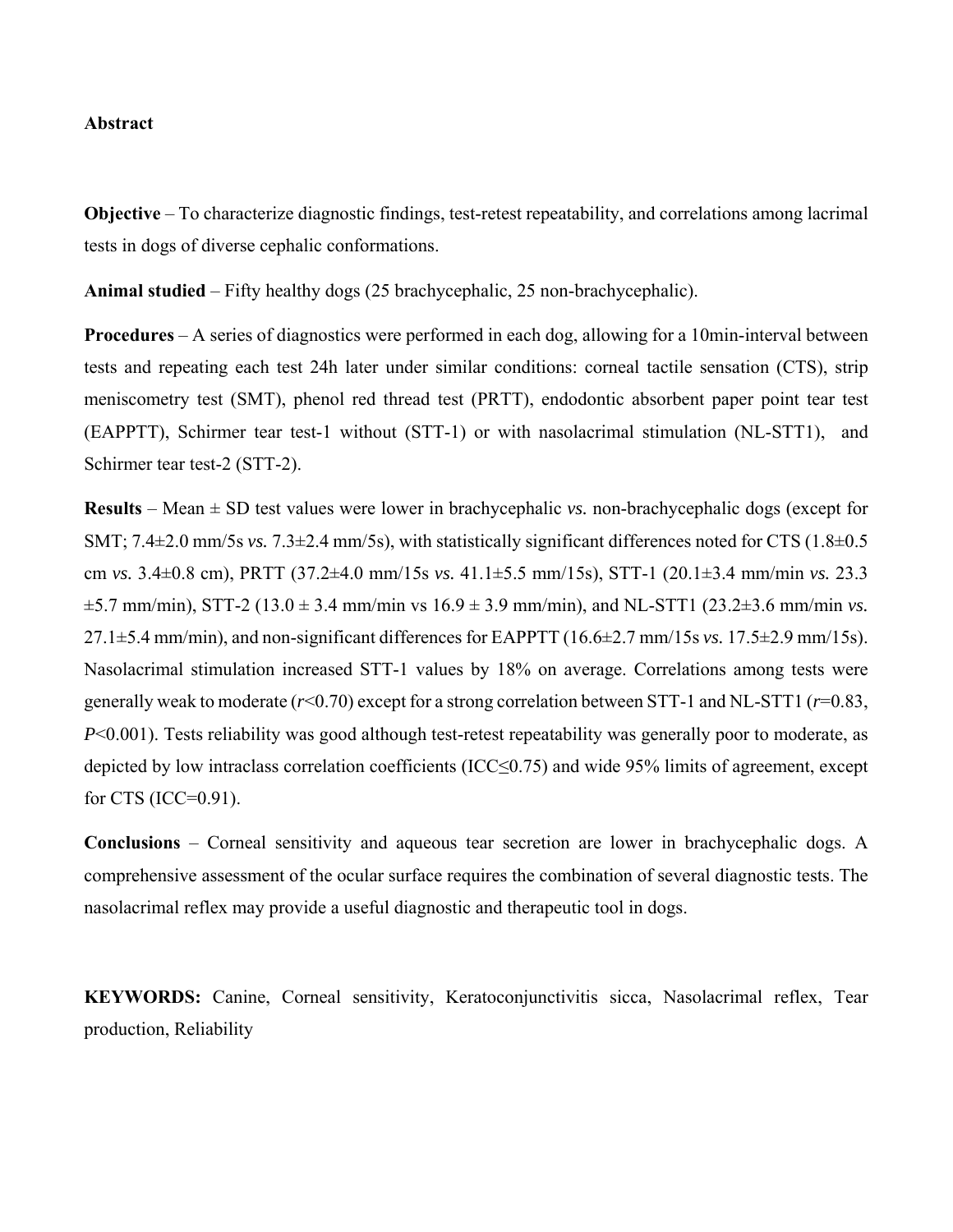# **INTRODUCTION**

The measurement of tear production is an important step in assessing the ocular surface health in dogs and other species. The Schirmer tear test-1 (STT-1), developed in 1903 by the German ophthalmologist Otto Schirmer,<sup>1</sup> has long been considered the gold-standard tool for measuring the aqueous component of the tear film. Other lacrimal tests commonly reported in dogs include the STT performed following topical anesthesia (STT-2) and the phenol red thread test (PRTT).<sup>2-4</sup> Tear assays are constantly evolving, and two additional tools were recently proposed for lacrimal testing in veterinary species: the endodontic absorbent paper point tear test (EAPPTT), and the strip meniscometry test (SMT).<sup>5,6</sup> Each diagnostic test has its advantages and limitations in assessing tear production in dogs. For instance, the testing duration is the shortest with SMT (5 sec), providing a minimally invasive tool for discriminating tear-deficient from normal eyes in clinical practice.<sup>6</sup> In contrast, STT requires 60 seconds of testing and can cause more irritation, albeit this longer duration provides invaluable insight into different components of tearing (basal, reflex) and the neural pathway responsible for lacrimation.<sup>7</sup> Indeed, the Schirmer strip stimulates the afferent corneal and conjunctival nerves, activating the efferent parasympathetic and sympathetic nerves that innervate the lacrimal gland.<sup>8</sup> In fact, the afferent trigeminal nerve can be stimulated in locations other than the ocular surface, as demonstrated by the nasolacrimal reflex. The nasolacrimal reflex quantifies tear secretion with STT while causing sensory stimulation of the nasal mucosa.<sup>9</sup>

Test–retest repeatability, or the properties of a measurement tool evaluated twice on separate occasions, is an important factor to consider when using a diagnostic test in clinical practice. Indeed, a poor test repeatability can hinder the clinician's ability to evaluate changes attributable to disease progression or therapeutic effects. This is the case for selected diagnostic tests in humans<sup>10</sup> and cats.<sup>11</sup> In dogs, however, the repeatability of ocular surface diagnostics is not well studied to date, except for meibometry<sup>12</sup> and tear osmometry,<sup>13</sup> despite the high prevalence of dry eye disease and other ocular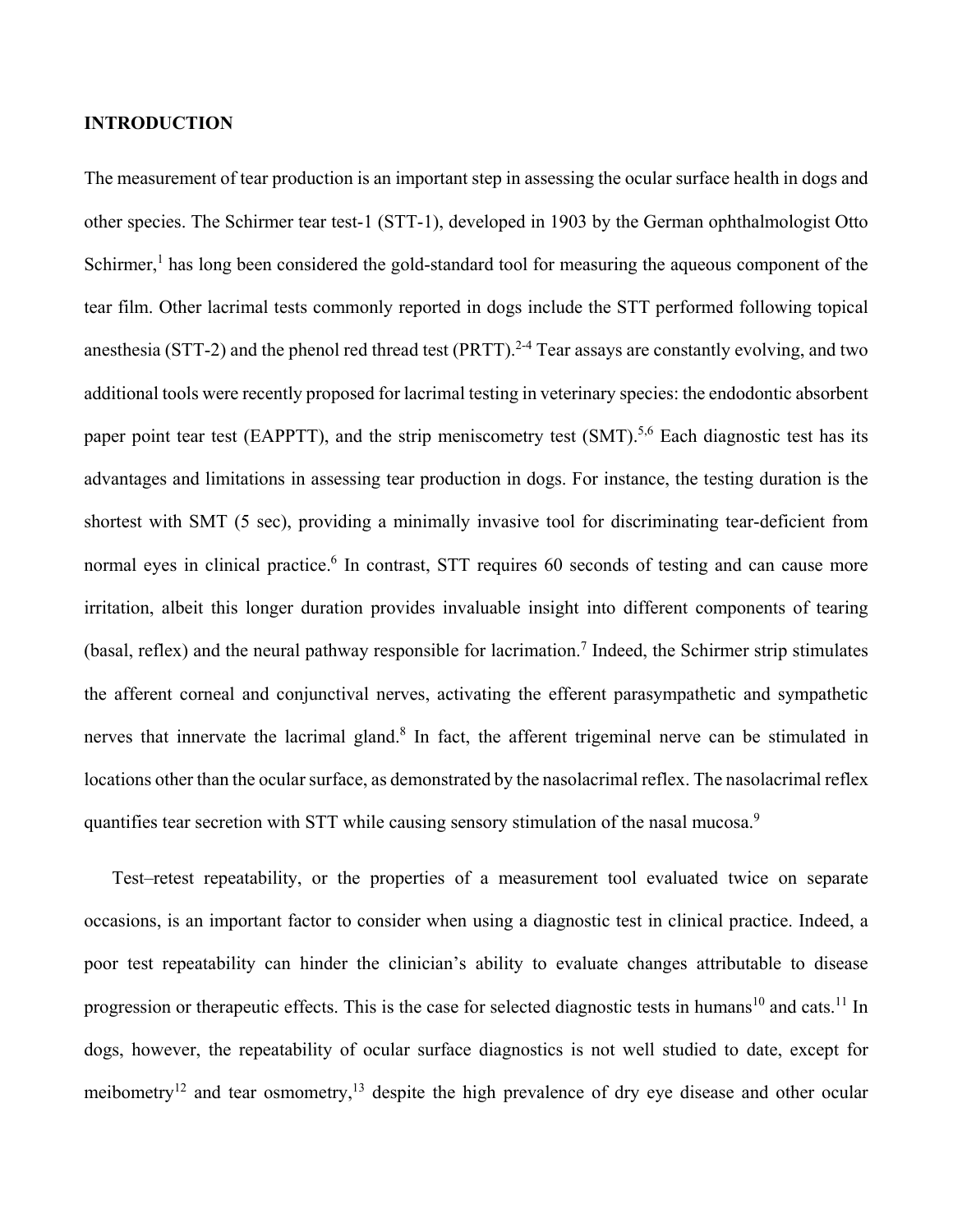surface conditions in this species.<sup>14</sup> Ideally, such investigation should account for the variability in cephalic conformation seen in canine breeds, as differences in anatomical conformation (*e.g.* macropalpebral fissure, trichiasis) and corneal innervation<sup>15</sup> between brachycephalic and nonbrachycephalic dogs could theoretically affect the repeatability of lacrimal tests.

The present study describes the diagnostic findings, test-retest repeatability, and correlations among lacrimal tests in canine subjects of diverse cephalic conformations. A second study objective is focused on the nasolacrimal reflex, a promising tool that could have diagnostic and therapeutic implications in dogs, as shown in multiple studies in humans<sup>9,16-21</sup> and a single report in cats.<sup>22</sup>

#### **MATERIAL AND METHODS**

# **1. Animals**

Fifty client-owned dogs were enrolled in the study, all confirmed to be ophthalmoscopically healthy with adequate tear production based on slit lamp biomicroscopy (SL-17, Kowa, Torrance, United States), indirect ophthalmoscopy (Eyetec, São Carlos, Brazil), tonometry (TonoVet, Icare, Vantaa, Finland), and Schirmer tear test- $1 \ge 15$  mm/min.

The study population comprised 24 males and 26 females, aged between 4 months and 9 years (4.23  $\pm$  2.4 years). Cephalic index (CI) was determined in each dog by measuring the skull's length and width as previously described,<sup>23</sup> and this parameter was used to characterize each dog as brachycephalic ( $n =$ 25) or non-brachycephalic ( $n = 25$ ) per Evans and De Lahunta.<sup>24</sup> Informed consent was obtained from all owners, and the study was approved by the Ethics Committee on Animal Experimentation of the Federal University of Bahia.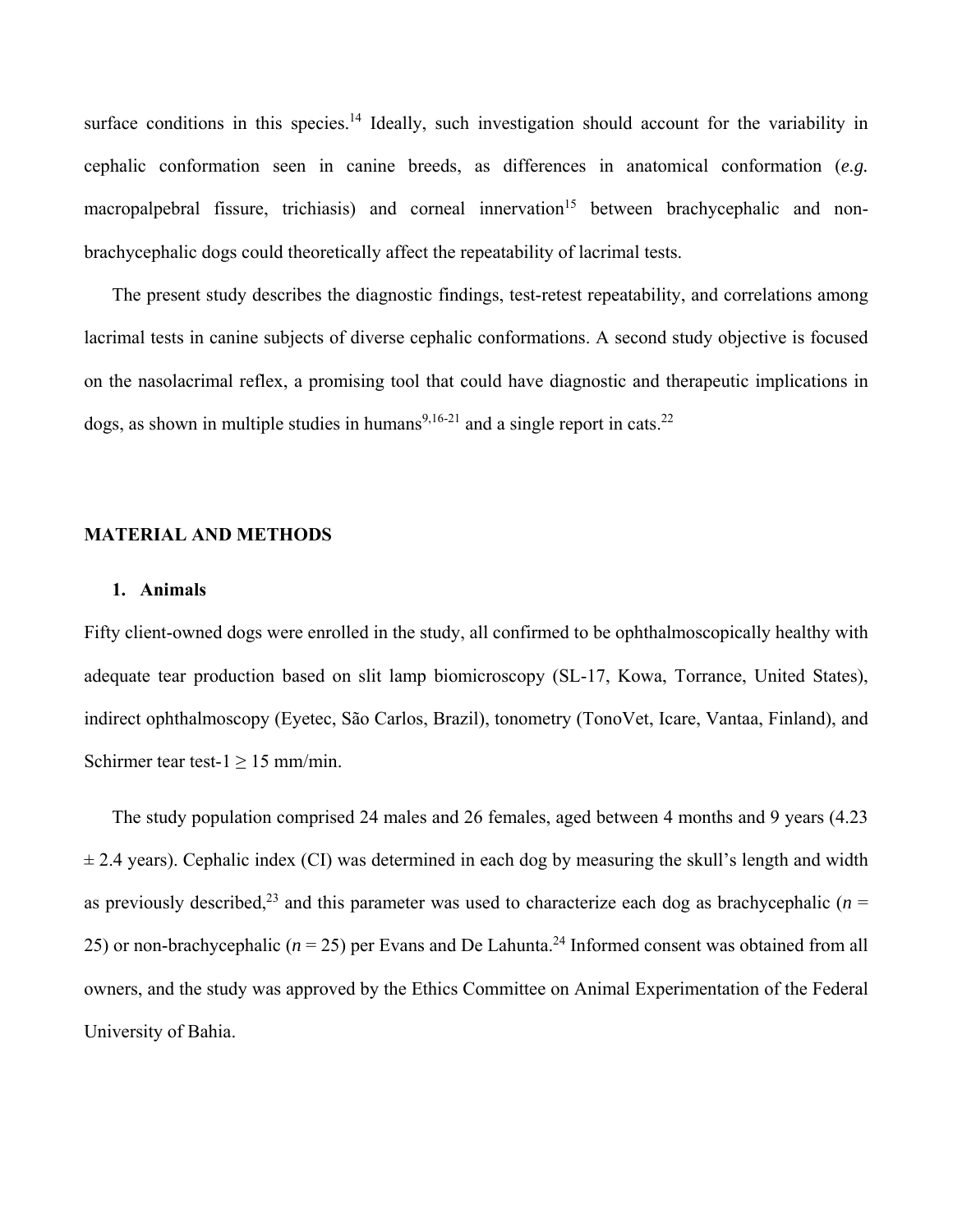# **2. Experimental design**

All experiments were performed in the morning hours (8-12) by a single examiner (HB) in the same examination room, with ambient temperature and humidity recorded daily. The following diagnostic tests were performed in both eyes of each dog in the specific order described below, ensuring a minimum of 10 $\text{min}$  interval between successive tests to allow the tear fluid to replenish.<sup>23</sup> Further, all tests were repeated 24h later in all patients to assess test-retest repeatability.

- **Corneal tactile sensation (CTS):** A Cochet-Bonnet aesthesiometer (Luneau Ophtalmologie, Chartres, France) with a 0.12-mm diameter monofilament was used to evaluate the corneal sensitivity in each eye. Starting at a filament length of 6 cm, the nylon fiber was held perpendicular to the ocular surface and advanced toward the central cornea until a slight bend in the fiber was noted (**Figure 1A**). The filament was shortened in increments of 0.5 cm, and CTS was recorded as the length (in cm) that elicited consistent blink reflex in at least 3 out of 5 attempts. Corneal sensitivity is reported in cm for consistency with recent studies in veterinary<sup>25,26</sup> and human<sup>27</sup> literature, and because the actual pressure applied onto the cornea  $(g/mm^2)$  varies greatly when the same examiner uses the same filament length.28 However, to allow for comparisons with other studies, the data is also reported in  $g/mm<sup>2</sup>$  in Table 1 using the conversion table for 'new' nylon filament.<sup>28</sup>
- **Strip meniscometry test (SMT):** A standard SMT strip (i-Tear<sup>®</sup> Test, I-Med Pharma Inc., Dollarddes-Ormeaux, Canada) was placed in contact with the central lower tear meniscus for 5 seconds, ensuring the eyelid position remained neutral (*i.e.* no manual eversion) and avoiding contact with the corneo-conjunctival surface.<sup>6</sup> Tears are absorbed via capillary action into the central channel of the strip, and measurements are recorded in mm/5s (**Figure 1B**).
- **Phenol red thread test (PRTT):** The lower eyelid was gently everted, and the bent portion of the thread (Zone-Quick<sup>TM</sup>, Oasis Medical, Glendora, CA, USA) was placed into the lateral lower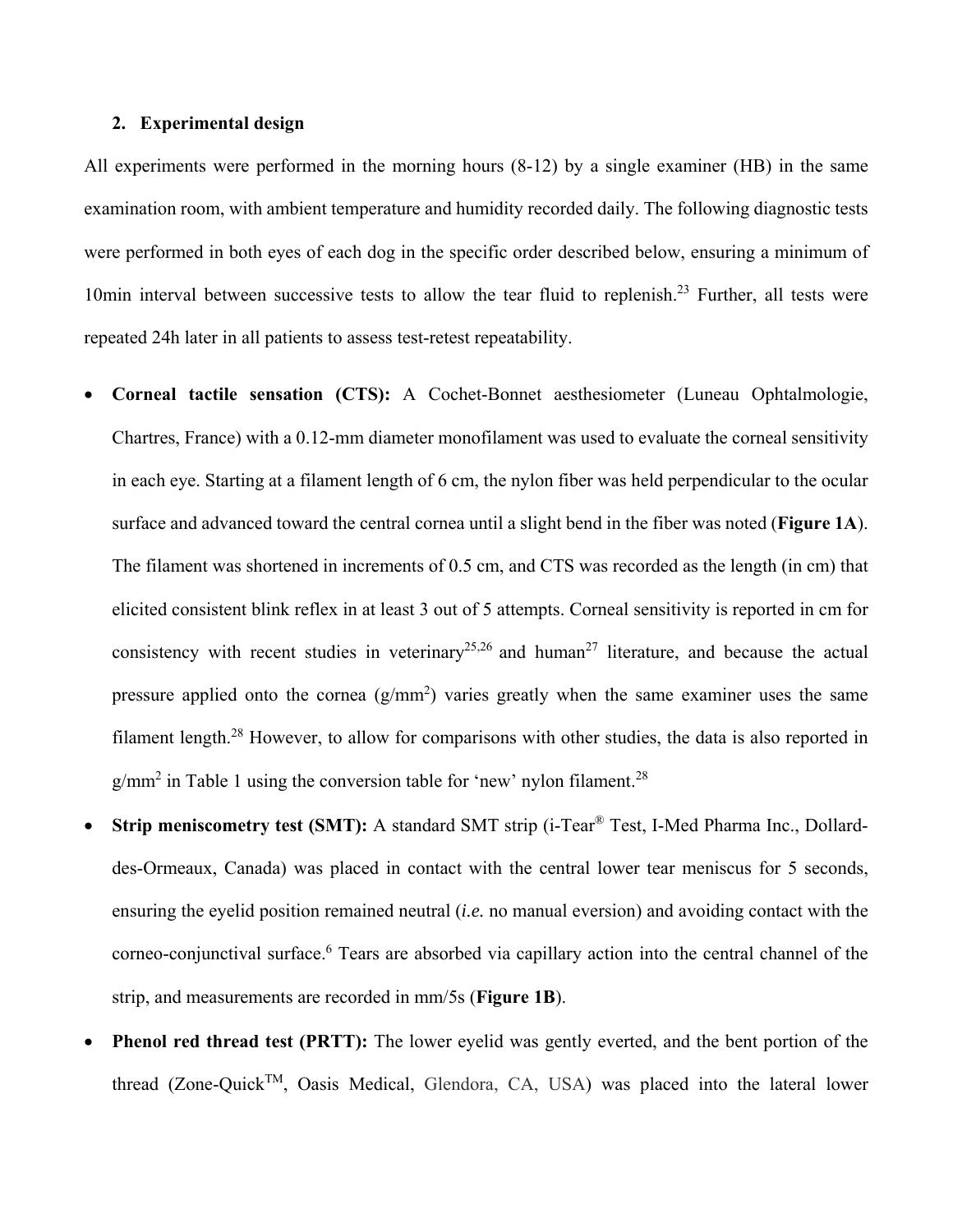conjunctival fornix for 15 seconds. The wetted portion of the thread was measured with a ruler, a process facilitated by a color change of the thread from yellow to red, and results were recorded in mm/15s (**Figure 1C**).

- **Endodontic absorbent paper point tear test (EAPPTT):** A paper point size #30 (Roeko, Langenau, Germany) was inserted in the lower conjunctival fornix for 15 seconds. The wetted portion of the paper point was measured with a ruler, and results were recorded in mm/15s (**Figure 1D**).
- **Schirmer tear test-1 (STT-1):** A standard Schirmer strip (Tear  $Flo^{TM}$  ophthalmic strips, Oasis Medical, Glendora, CA, USA) was placed in the lateral lower conjunctival fornix for 60 seconds, and tear production was recorded in mm/min (**Figure 1E**). Results were recorded as 35 mm/min if the entire strip was wetted before the full minute had elapsed.
- **Schirmer tear test-1 with nasolacrimal stimulation (NL-STT1):** A standard Schirmer strip was placed in the lateral lower conjunctival fornix of each eye, followed immediately by placing a cotton ball soaked with 70% alcohol in front of (by not touching) the animal's nostrils (**Figure 1F**). Olfactory stimulation was sustained throughout the Schirmer testing (1 minute), and results were recorded in mm/min.
- **Schirmer tear test-2 (STT-2):** One drop of proxymetacaine ophthalmic solution (Anestalcon®, Alcon, São Paulo, Brazil) was administered in both eyes. Five minutes later, a standard Schirmer strip was placed in each eye as described for STT-1, and results were recorded in mm/min.

# **3. Data analysis**

Normality of the data was assessed with the Shapiro–Wilk test, and results from right and left eyes were compared by means of paired t-tests. Since data was normally distributed ( $P \ge 0.082$ ), results are presented as mean  $\pm$  standard deviation (range). Further, since no significant differences were noted between eyes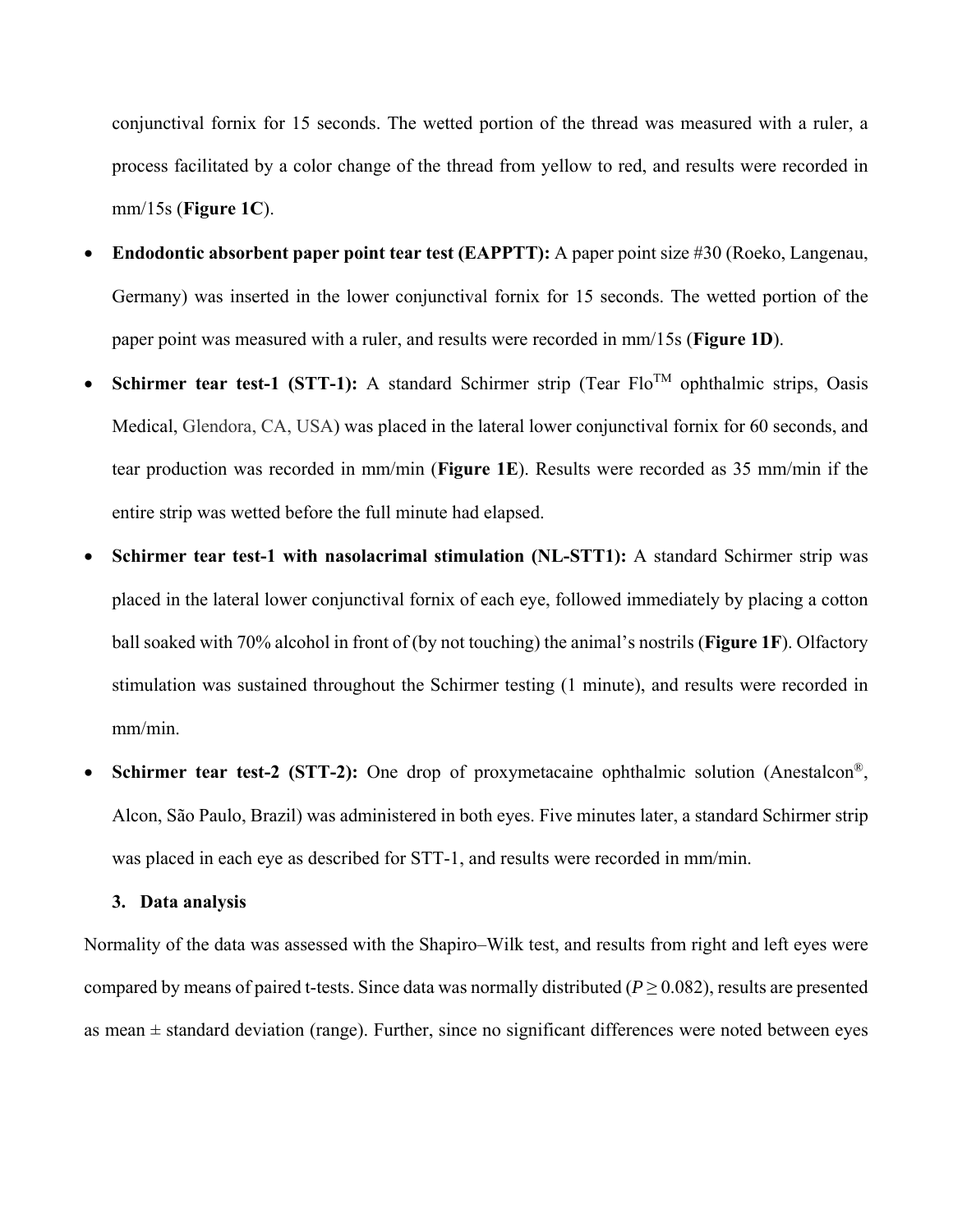for any diagnostic test ( $P \ge 0.088$ ), only data from the right eye was used for subsequent analyses as averaging both eyes could potentially confound correlation and repeatability analyses.  $11,29$ 

Differences in age and diagnostic tests results between brachycephalic and non-brachycepahlic dogs were assessed with the Student's t-test. The Pearson's correlation test was used to assess for correlations among diagnostic tests and for potential association between cephalic index and each diagnostic test. Results of Pearson's tests were interpreted following guidelines described by Campbell and Swinscow<sup>30</sup>: very weak (0-0.19), weak (0.2-0.39), moderate (0.40-0.59), strong (0.6-0.79) and very strong (0.8-1.0). A paired t-test was used to assess differences between STT-1 and STT-2, as well as STT-1 and NL-STT1. The reliability of diagnostic tests (test-retest repeatability) was assessed with 3 complementary tools: (i) Paired t-test for measurements obtained on Day 1 *vs.* Day 2, assessing for potential systematic bias across both sessions; (ii) Intraclass correlation coefficients (ICCs, two-way model, single rater type) and their 95% confidence interval, obtained with MedCalc version 19.0.7 (MedCalc Software, Mariakerke, Belgium), assessing for absolute agreement between both sessions; and (iii) Bland-Altman plots, $31$  graphically displaying differences between test-retest measures and the associated 95% limits of agreement (LoA). Results of ICCs were interpreted as representing poor (<0.40), moderate (0.40-0.75), or good ( $> 0.75$ ) test reliability.<sup>32</sup> Except for ICCs, statistical analyses were performed with SigmaPlot 14.0 (Systat Software, Inc., San Jose, CA) and values *P* < 0.05 were considered statistically significant.

#### **RESULTS**

Throughout the entire study duration (10 months), ambient temperature and humidity varied from 24-30ºC and 40-70%, respectively; however, median (range) differences in temperature and humidity from one examination day to another (for the same patients) were only  $1^{\circ}C$  (0-2 $^{\circ}C$ ) and 3% (1-5%), respectively.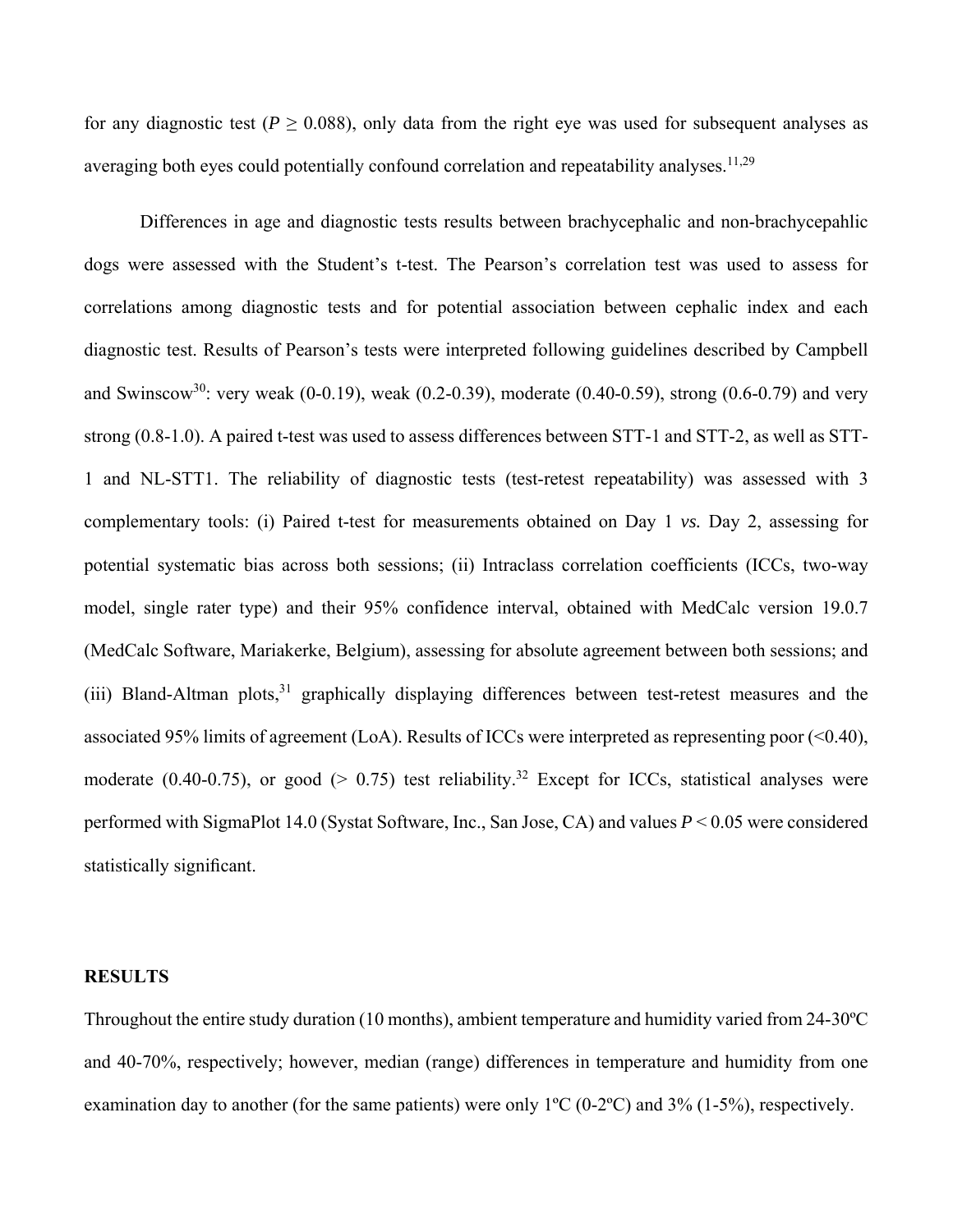#### **1. Brachycephalic and non-brachycephalic dogs**

Brachycephalic dogs ( $n = 25$ ) had a CI ranging from 90-120 (99.76  $\pm$  6.93), and were comprised of 11 males and 14 females (4 males/11females were neutered) including 12 Shih-Tzus, 6 French Bulldogs, 6 Pugs, and 1 English Bulldog. Non-brachycephalic dogs ( $n = 25$ ) had a CI ranging from 46-78 (57.32  $\pm$ 9.26), and were comprised of 13 males and 12 females (5 males/5 females were neutered) including 7 Dachshunds, 5 Belgian Malinois, 5 German Shepherds, 4 Labrador Retrievers, 2 Rottweilers, 1 Doberman Pinscher, and 1 Border Collie. There was no statistical difference  $(P = 0.985)$  between the age of brachycephalic (4.3  $\pm$  2.2 years, 0.3-8.0 years) or non-brachycephalic dogs (4.2  $\pm$  2.6 years, 0.3-9.0 years).

Results of ocular surface diagnostics are described in **Table 1**. Except for SMT, mean values of all diagnostic tests were lower in brachycephalic compared to non-brachycephalic dogs, with statistically significant differences noted for CTS ( $1.8 \pm 0.5$  cm *vs.*  $3.4 \pm 0.8$  cm, respectively;  $P \le 0.001$ ), PRTT (37.2)  $\pm$  4.0 mm/15s *vs.* 41.1  $\pm$  5.5 mm/15s, respectively; *P* < 0.001), STT-1 (20.1  $\pm$  3.4 mm/min *vs.* 23.3  $\pm$  5.7 mm/min, respectively;  $P < 0.001$ ), STT-2 (13.0  $\pm$  3.4 mm/min vs 16.9  $\pm$  3.9 mm/min; P < 0.001), and NL-STT1 (23.2  $\pm$  3.6 mm/min *vs.* 27.1  $\pm$  5.4 mm/min, respectively; *P* < 0.001), and non-significant differences noted for EAPPTT (16.6  $\pm$  2.7 mm/15s *vs.* 17.5  $\pm$  2.9 mm/15s, respectively; *P* = 0.136).

#### **2. Schirmer tear test and nasal neurostimulation**

Tear production was significantly greater in unanesthetized eyes (STT-1) compared to anesthetized eyes (STT-2) in all dogs  $(21.7 \pm 4.9 \text{ mm/min vs. } 14.9 \pm 4.1 \text{ mm/min}; P < 0.001)$ . Further, nasal neurostimulation (NL-STT1) achieved significantly higher tear measurements compared to standard STT-1 in all dogs (25.1  $\pm$  4.9 mm/min *vs.* 21.7  $\pm$  4.9 mm/min; P < 0.001). Mean  $\pm$  SD (range) percent increase in tear production achieved with nasal neurostimulation, as obtained with the ratio (NL-STT1 – STT1)/(STT1), was 16  $\pm$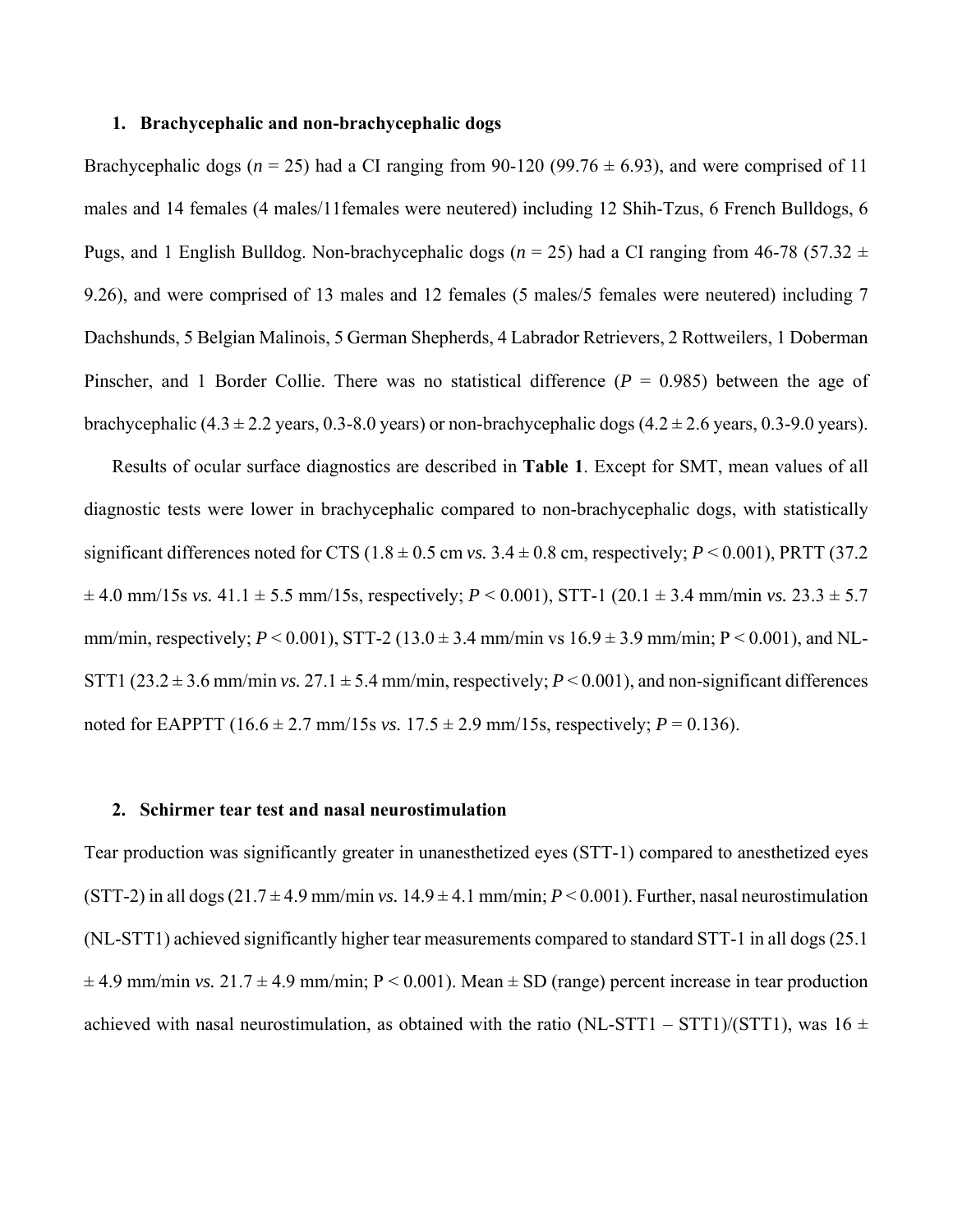11% (-8 to 38%) in brachycephalic dogs,  $19 \pm 19$ % (-18 to 113%) in non-brachycephalic dogs, and  $18 \pm 19$ 16% (-18 to 113 %) in all dogs combined.

#### **3. Test-retest repeatability**

The reliability of ocular surface diagnostics and the agreement in measurements obtained at two separate sessions are summarized in **Table 2**. Except for EAPPTT and STT-2 in brachycephalic dogs, the reliability of ocular diagnostics was adequate in all dogs (Pearson's correlation tests,  $P \le 0.020$ ). This finding, along with the lack of significant differences between measurements obtained in two separate days (paired ttests,  $P \ge 0.051$ ), supports the lack of systematic bias in measurements obtained in both sessions. However, the agreement between measurements was variable among ocular diagnostic tests. Although nuances were noted for brachycephalic and non-brachycephalic breeds (**Table 2**), the test-retest agreement in all dogs was generally poor (ICC  $< 0.5$ ) for EAPPTT, moderate (ICC 0.5-0.75) for SMT, PRTT, STT-1, STT-2 and NL-STT1, and good (ICC  $> 0.75$ ) for CTS. This variable test-retest repeatability is depicted graphically for each diagnostic test using Bland-Altman plots (**Figure 2**).

# **4. Inter-tests correlations**

*Cephalic index* – CI had a strong negative correlation with CTS ( $r = -0.76$ ;  $P \le 0.001$ ), as well as a weak negative correlation with PRTT ( $r = -0.35$ ;  $P < 0.01$ ), STT-2 ( $r = -0.43$ ;  $P < 0.001$ ), and NL–STT1 ( $r = -0.43$ ) 0.27; *P* = 0.007)(**Figure 3**).

*Ocular diagnostic tests –* Correlations among diagnostic tests are summarized in **Table 3**. Of note, most inter-tests correlations (when present) were generally weak to moderate  $(r < 0.70)$  except for a strong correlation between STT-1 and NL-STT1 in all cases ( $r \ge 0.80$ ;  $P < 0.001$ ). Further, diagnostic tests that presumably capture 'basal' tearing (SMT, PRT, EAPPTT, STT-2) were generally not associated among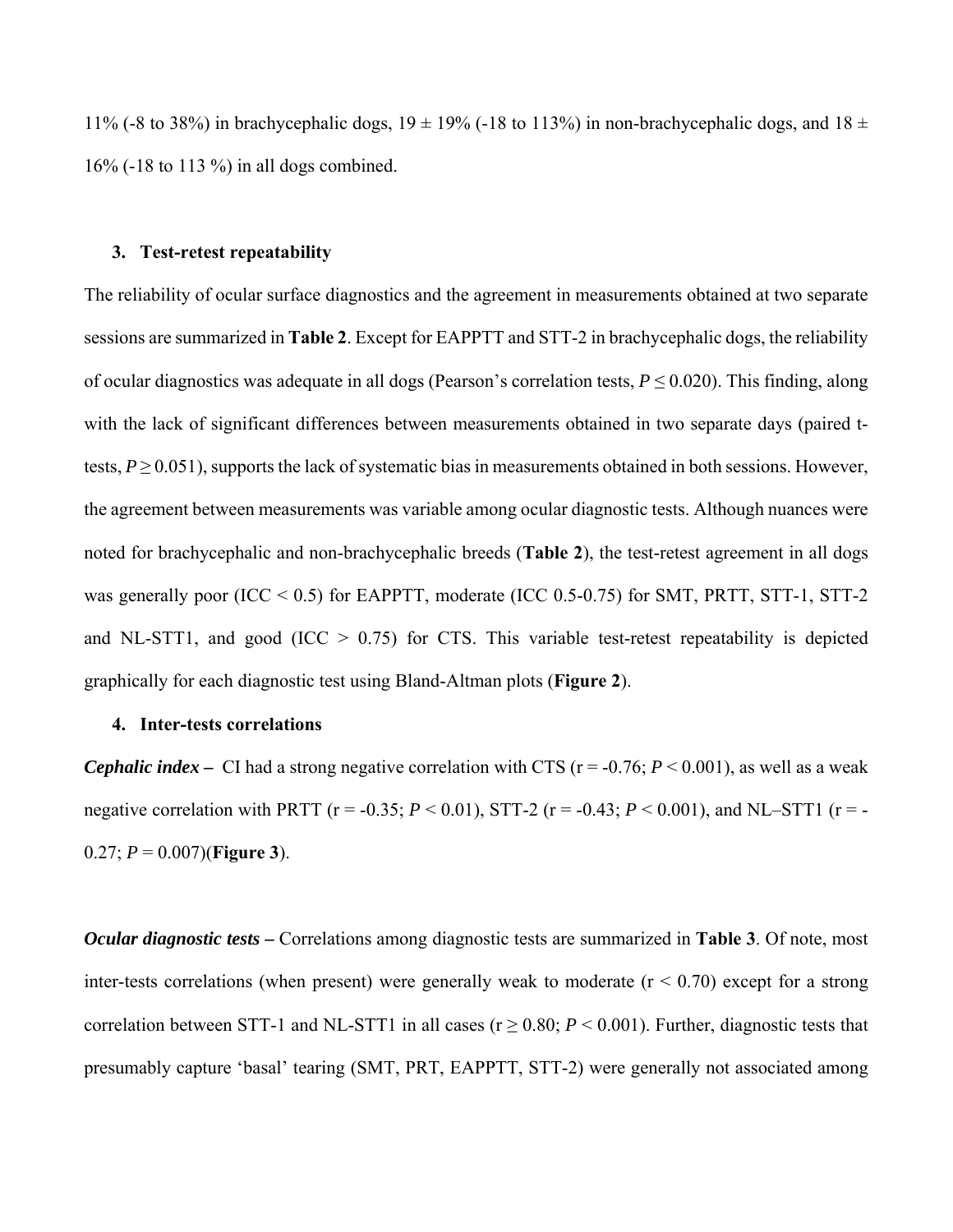each other in all dogs, except for a weak correlation between EAPPTT with PRT ( $r = 0.47$ ;  $P \le 0.001$ ) and STT-2 ( $r = 0.20$ ;  $P = 0.0444$ ).

## **DISCUSSION**

The present study investigated multiple diagnostic tools to measure aqueous tear production in a variety of canine breeds, repeating testing in each animal 24 hours later, thus providing valuable information that is currently sparse (or lacking) in the canine literature.

First, the study examined breeds of various cephalic conformations and showed significant differences in ocular surface diagnostics between brachycephalic and non-brachycephalic dogs. In particular, corneal sensitivity was significantly lower in brachycephalic *vs.* non-brachycephalic dogs, as determined by CTS (1.8  $\pm$  0.5 cm *vs.* 3.4  $\pm$  0.8 cm, respectively; *P* < 0.001), a finding likely related to anatomical differences in corneal innervation and subbasal nerve plexus.15 Consequently, lacrimal tests that stimulate reflex tearing by touching the adnexa or ocular surface (*e.g.* STT, PRTT, EAPPTT) resulted in lower measurements in brachycephalic *vs.* non-brachycephalic dogs; in contrast, test results did not differ between cephalic conformations for SMT, a diagnostic tool that only touches the lacrimal lake and minimizes reflex tearing.<sup>6</sup> Clinically, these findings could help explain why the damage to corneal nerves from ocular surgery is often more detrimental in brachycephalic *vs.* non-brachycephalic dogs. Corneal sensitivity, reduced following phacoemulsification (due to corneal incision) $33$  and transscleral cyclophotocoagulation (due to thermal injury),  $25,34$  may drop below a certain threshold in brachycephalic dogs and predispose the eye to develop ocular surface complications such as aqueous tear deficiency and neurotrophic keratopathy.25,34,35 Such complications are presumably less common in non-brachycephalic dogs given their higher corneal sensitivity and aqueous tear production at baseline.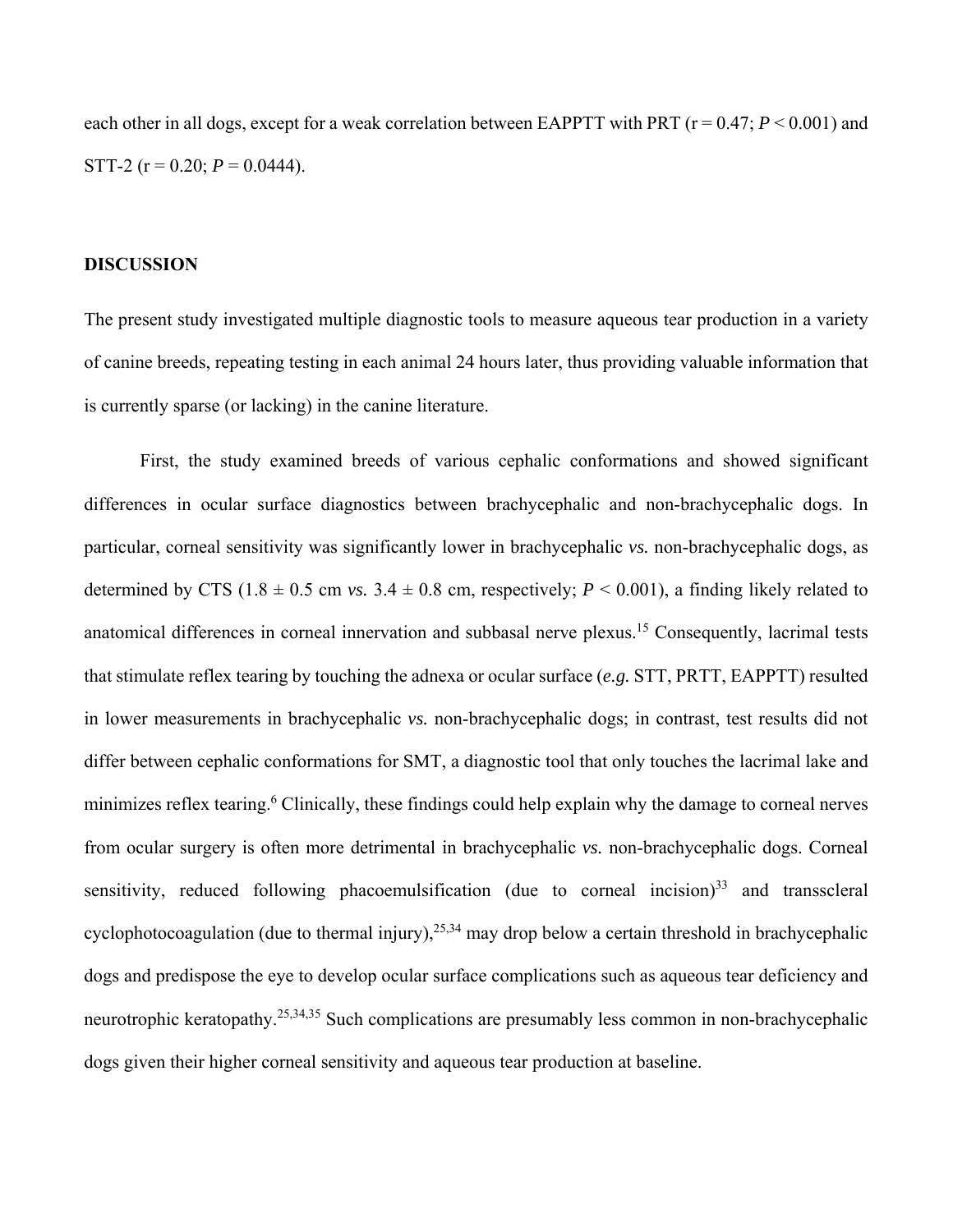Second, the study showed that results of lacrimal tests were correlated for only selected pairwise comparisons, and the correlation strength was often weak to moderate (*r* between 0.20-0.59). For instance, a positive but moderate correlation was noted between STT-1 and STT-2 (*r* = 0.39) as well as STT-1 and PRTT ( $r = 0.43$ ), as previously described in dogs,<sup>3,6</sup> cats<sup>11</sup> and humans.<sup>36</sup> The relatively poor correlations among lacrimal tests suggest that a comprehensive assessment of the ocular surface requires the combination of several diagnostic tools, as recently described in West Highland White Terriers affected with spontaneous aqueous deficient dry eye.<sup>4</sup> In fact, the combination of lacrimal tests can improve the clinician's diagnostic capability: in humans with dry eye disease, the combination of STT-1 and PRTT significantly improved the ability to diagnose ocular dryness, with optimized positive and negative predictive values compared to STT-1 alone, $37$  and the same may be true in canine patients.

Third, another important finding from the present study was the relatively low test-retest repeatability for all ocular diagnostics assessed (ICC  $\leq$  0.75), except for corneal tactile sensation (ICC  $>$ 0.75). Similar findings have been reported in cats,<sup>11</sup> although the repeatability of lacrimal tests is generally better in the canine population with a higher ICC in dogs *vs.* cats for STT-1 (0.57 *vs.* 0.44) and PRTT  $(0.64 \text{ vs. } 0.19)$ . Of note, test-retest repeatability is generally improved in patients with diseased eyes,  $10,38$ thus the present findings should not be directly extrapolated to dogs with keratoconjunctivitis sicca or other ocular surface diseases. Further, it is important for clinicians to understand the difference between reliability and agreement, two distinct but complimentary aspects of test-retest repeatability.<sup>39</sup> When a test is repeated twice under similar conditions in a given population, reliability is defined as the capacity of the test to replicate the same ordering between subjects, while agreement represents the capacity of the test to provide strictly identical results in the same subjects.<sup>39</sup> Reliability, sometimes called test-retest correlation, indicates the degree of association between two sets of measurements (not their equality) and is thereby a necessary but not sufficient condition to demonstrate agreement.<sup>39</sup> Both aspects of test-retest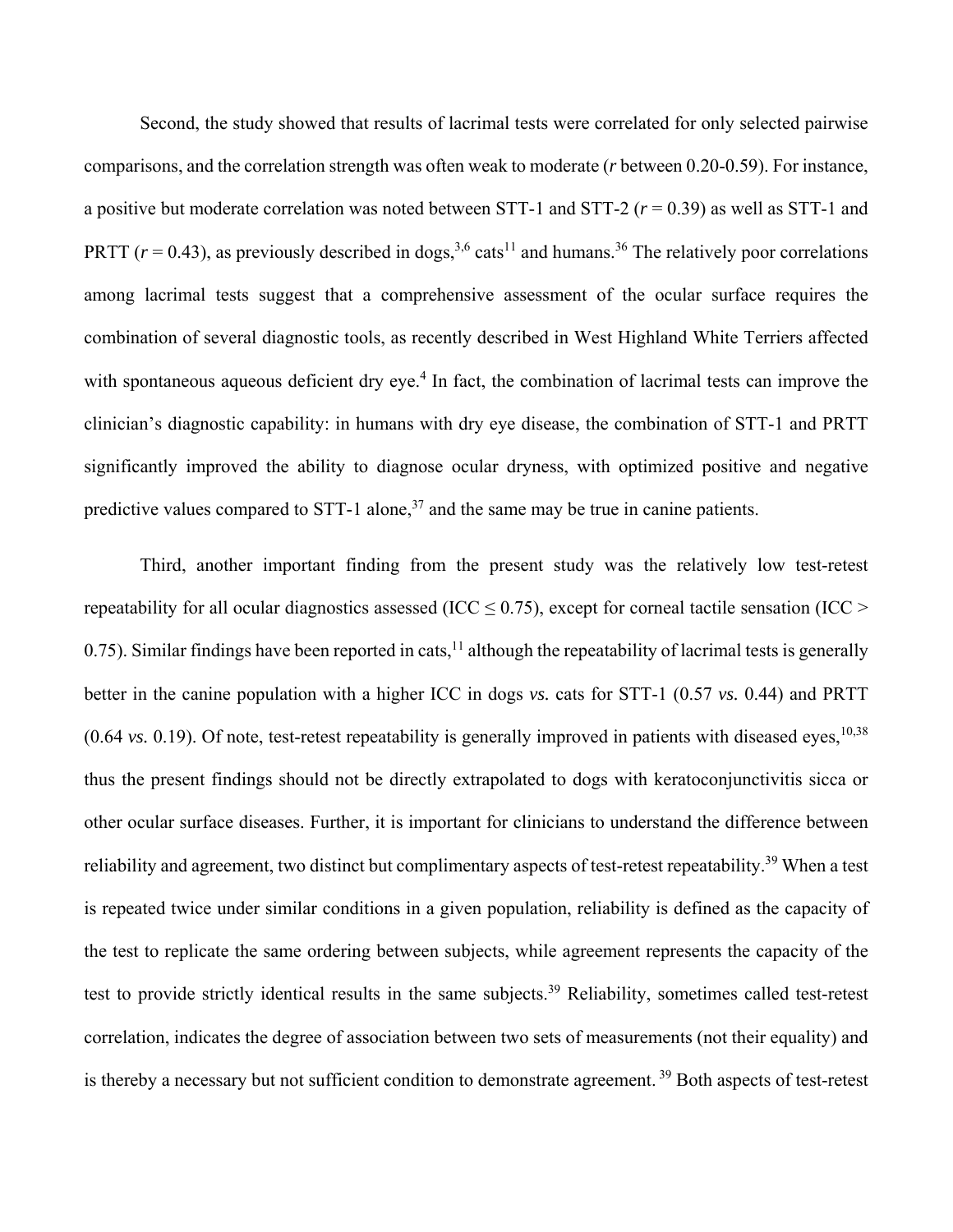repeatability were assessed in the present study, using Pearson's correlation tests for reliability, and ICC and Bland-Altman plots for agreement. We showed that most diagnostics tests have a good reliability in dogs (except for STT-2 and EAPPTT in brachycephalic dogs), indicating that the assays can provide useful information for the comparison of different subjects. However, the agreement for ocular surface diagnostics was generally poor to moderate in dogs (except for corneal sensitivity), thus hindering the ability to distinguish between a real change in the examined patient (*i.e.* related to disease progression or therapeutic effects) and a random variation (*i.e.* measurement noise). The latter may be due to variations in the diagnostic test itself – for instance, changes in absorptive properties between Schirmer strip lots<sup>40</sup> – environmental factors (*e.g.* temperature, humidity), patient factors (*e.g.* anxiety) and examiner consistency.

The major neural pathway of lacrimation involves afferent input from the cornea and conjunctiva via the long ciliary nerves, a division of the ophthalmic branch of trigeminal nerve. When activated, this sensory input results in the stimulation of efferent parasympathetic and sympathetic nerves that promote tear secretion from the lacrimal gland and gland of the third eyelid (Figure 4A).<sup>8</sup> A secondary afferent pathway for lacrimation involves the activation of trigeminal afferent nerves in the nasal cavity, leading to an increase in activity in the superior salivatory nucleus, a region responsible for control of natural lacrimation (**Figure 4B**).<sup>20</sup> This neural pathway, termed nasolacrimal reflex (NLR), participates in basal tear secretion via stimulation of the nasal mucosa from nasal breathing – accounting for approximately one-third of basal tearing in humans<sup>9</sup> – and also plays an important role in responding to nasal foreign bodies or irritants by secreting tears into the nasal cavity via the nasolacrimal duct. NLR is well described in humans with reports as early as the  $1950s^{9,16-20,41}$  yet, to the authors knowledge, this is the first report of NLR in the canine species. In dogs, both the ethmoidal nerve (ophthalmic branch) and caudal nasal nerve (maxillary branch) participate to the innervation of the nasal mucosa.<sup>42</sup> In the present study, we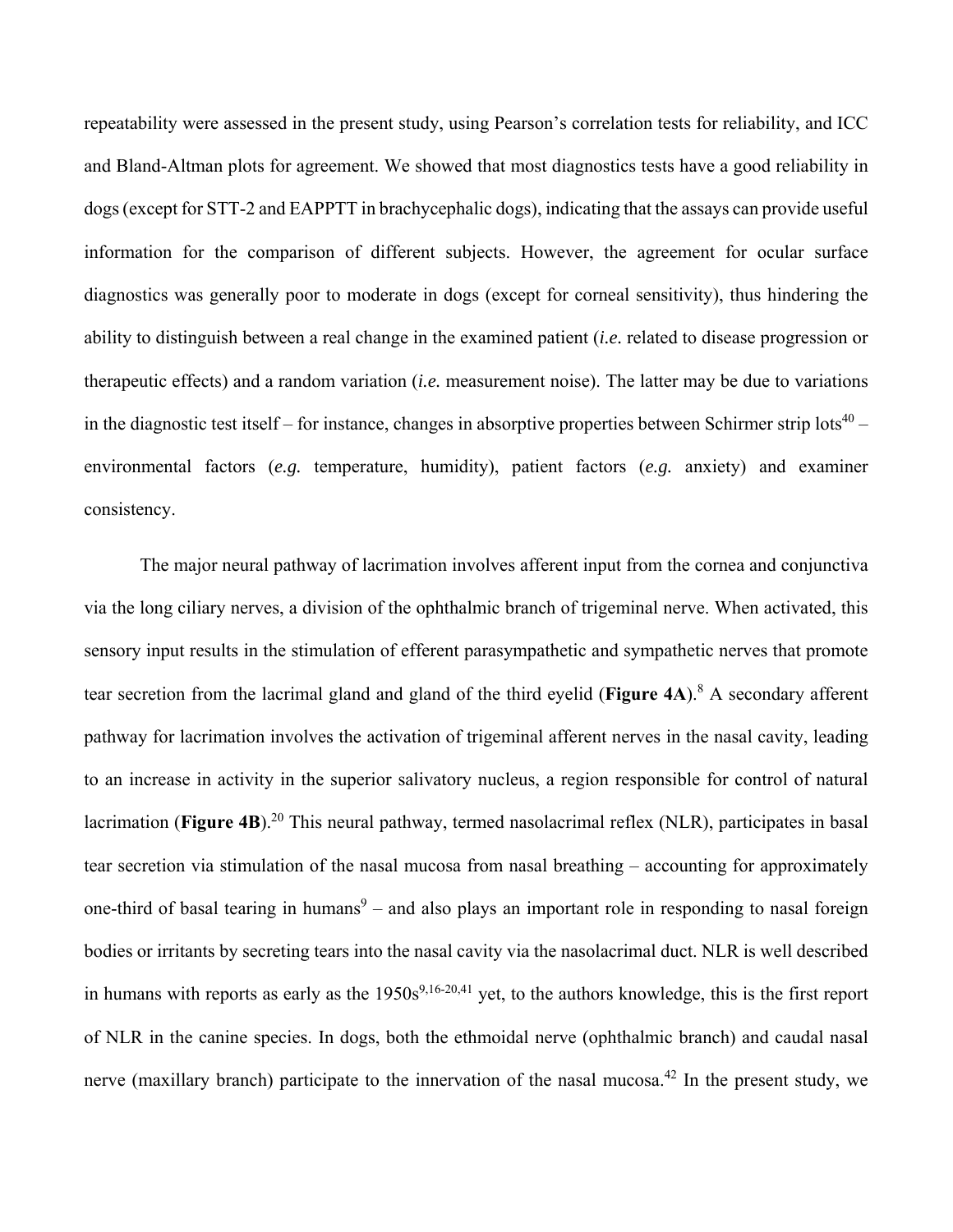showed that sensory stimulation of the nasal mucosa significantly increased tear secretion by an average of 18% in all dogs, a finding that is likely to be more pronounced in dogs with keratoconjunctivitis sicca; indeed, a recent study in which NLR was utilized therapeutically in humans with dry eye disease reported an increase in lacrimation by 114-138% on average.<sup>19</sup> Here, the authors selected alcohol-soaked cotton balls for triggering NLR in dogs given the availability of these products in veterinary practice, yet other compounds such as ammonia may be used in future studies to provide a stronger sensory stimulation.<sup>41</sup> Similarly, the laterality of NLR was not specifically tested herein (as the cotton ball was placed in front of both nostrils) as studies in humans show that unilateral neurostimulation provides a bilateral lacrimal response (albeit stronger in the ipsilateral side).<sup>9,17,18,43</sup> In fact, a deeper understanding of NLR is much needed in dogs, especially given the relatively high prevalence of tear film deficiency in this species, and the numerous clinical and research implications. First, studying NLR could provide valuable insight into the interconnection between lacrimation and nasal cavity in dogs, both in healthy and disease state. For instance, it is plausible that the reduced/altered airflow in the nasal cavity of dogs with brachycephalic airway syndrome could explain the lower tear production seen in these canine breeds, or that dogs with rhinitis would have excessive tearing due to reflex aqueous secretion.18 Moreover, the NLR could serve as an additional diagnostic tool for veterinary practitioners, for instance in dogs with corneal hypoesthesia secondary to diabetes mellitus<sup>44</sup> or transscleral cyclophotocoagulation;<sup>25,34</sup> indeed, the diagnostic utility of NLR was demonstrated in numerous human studies, allowing for differentiation between normal and dry eye subjects<sup>41</sup> or identification of cases with facial nerve palsy,<sup>17</sup> as well as a recent case report in a cat with neurogenic dry eye.<sup>22</sup> Last, the NLR represents a novel and potentially promising option for management of dry eye disease.<sup>19,20</sup> In particular, there is mounting evidence that nasal neurostimulation not only increases the aqueous component of tears but also the mucins,<sup>45</sup> proteins<sup>46</sup> and lipids,<sup>47</sup> thus providing 'pure' endogenous tears to relieve ocular symptoms of dryness.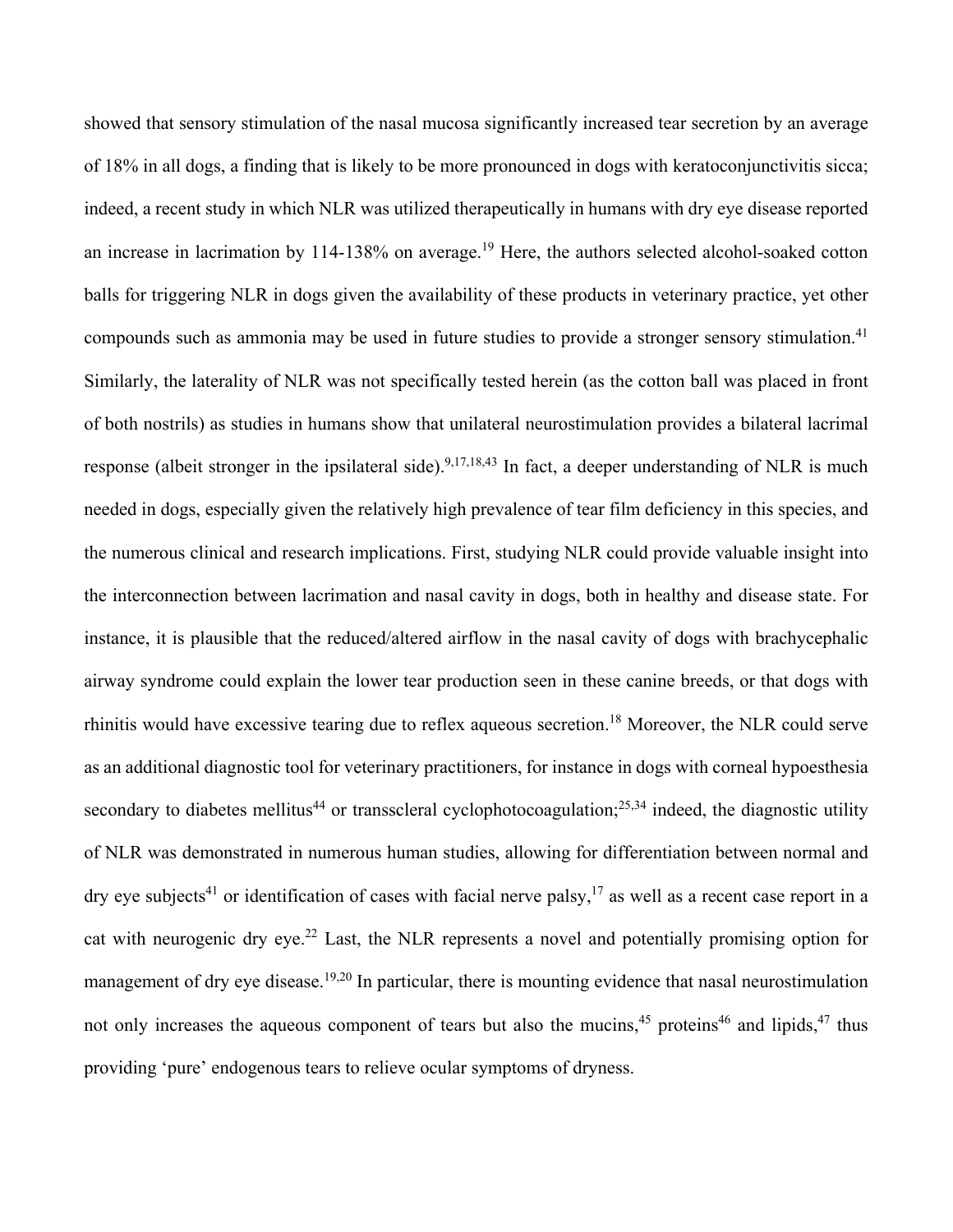The main limitation of the study is the low sample size  $(n = 50 \text{ dogs})$ , partly due to the stringent inclusion criteria (*i.e.* only dogs with healthy ocular surface, for instance excluding any brachycephalic dog with discharge or keratitis). Although considered enough for testing test reliability,<sup>48</sup> the sample size is insufficient to establish proper 'reference values' for the various diagnostic tests examined herein.<sup>49</sup> In contrast, a recent study examined multiple lacrimal tests in a very large population  $(n = 621 \text{ dogs})^6$  but the authors did not assess test-retest repeatability or the impact of cephalic conformation on the test values. Further, the experimental design only focused on diagnostic tests that measure the aqueous portion of the tears, and did not examine diagnostic tools associated with tear film quality (*e.g.* tear film breakup time, meibometry, tear ferning).

In summary, the present study shows the importance of corneal sensitivity (and closely related cephalic conformation) on the aqueous tear secretion in dogs, underlines the few correlations that exist among lacrimal tests, and highlights the generally good reliability but poor-to-moderate agreement when lacrimal tests are repeated twice under similar conditions in healthy canine subjects. Preliminary findings on NLR show that this neural pathway may represent a novel tool in canine ophthalmology, with potential diagnostic and therapeutic implications; although further characterization in healthy and diseased animals is first needed.

## **Conflict of interest statement**

The authors declare no conflicts of interest.

# **ORCID**

https://orcid.org/0000-0001-5093-6841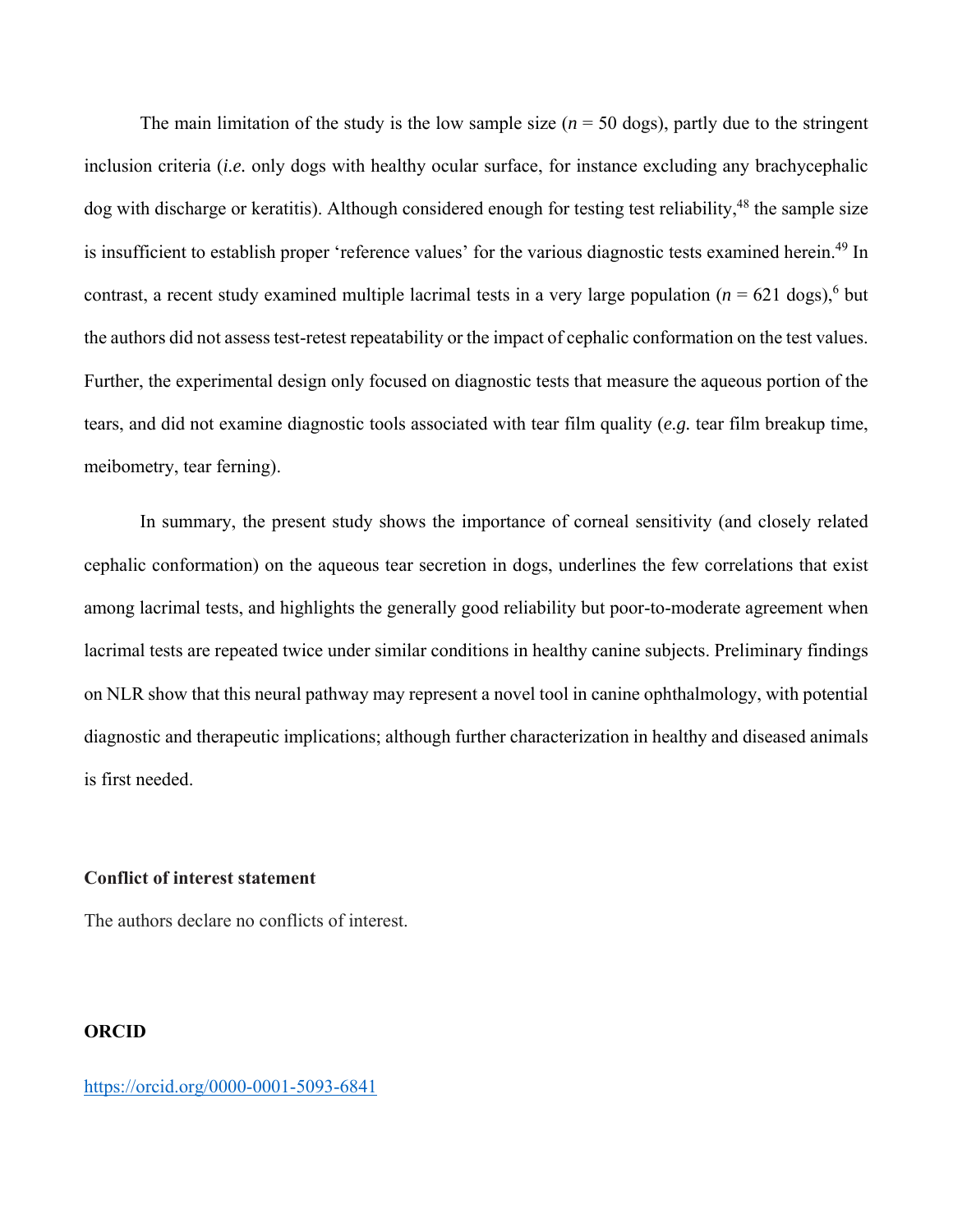#### **ACKNOWLEDGEMENTS**

The authors are grateful to Alex Pereira, Maria Madalena Oliveira, Ana Paula da Silva and Professor Francisco de Assis Dórea Neto from the Federal University of Bahia for their technical assistance. APO received meniscometry strips for the clinical evaluations under-taken in this study and did not receive any grants, funding, or honorarium for the conduct of this research. This study was financed in part by the Coordenação de Aperfeiçoamento de Pessoal de Nível Superior - Brasil (CAPES) - Finance Code 001. APO is a research fellow from the National Council for Scientific and Technological Development (CNPq).

# **REFERENCES**

1. Schirmer O. Studien zur Physiologie und Pathologie der Tränenabsonderung und Tränenabfuhr. *Albrecht von Graefes Archiv für Ophthalmologie* 1903;56:197-291.

2. Brown M, Galland J, Davidson H, et al. The phenol red thread tear test in dogs. *Veterinary and comparative ophthalmology (USA)* 1996.

3. Saito A, Kotani T. Estimation of lacrimal level and testing methods on normal beagles. *Vet Ophthalmol* 2001;4:7-11.

4. Leonard BC, Stewart KA, Shaw GC, et al. Comprehensive Clinical, Diagnostic, and Advanced Imaging Characterization of the Ocular Surface in Spontaneous Aqueous Deficient Dry Eye Disease in Dogs. *Cornea* 2019.

5. Lange RR, Lima L, Montiani-Ferreira F. Measurement of tear production in black-tufted marmosets (Callithrix penicillata) using three different methods: modified Schirmer's I, phenol red thread and standardized endodontic absorbent paper points. *Vet Ophthalmol* 2012;15:376-382.

6. Miyasaka K, Kazama Y, Iwashita H, et al. A novel strip meniscometry method for measuring aqueous tear volume in dogs: Clinical correlations with the Schirmer tear and phenol red thread tests. *Vet Ophthalmol* 2019.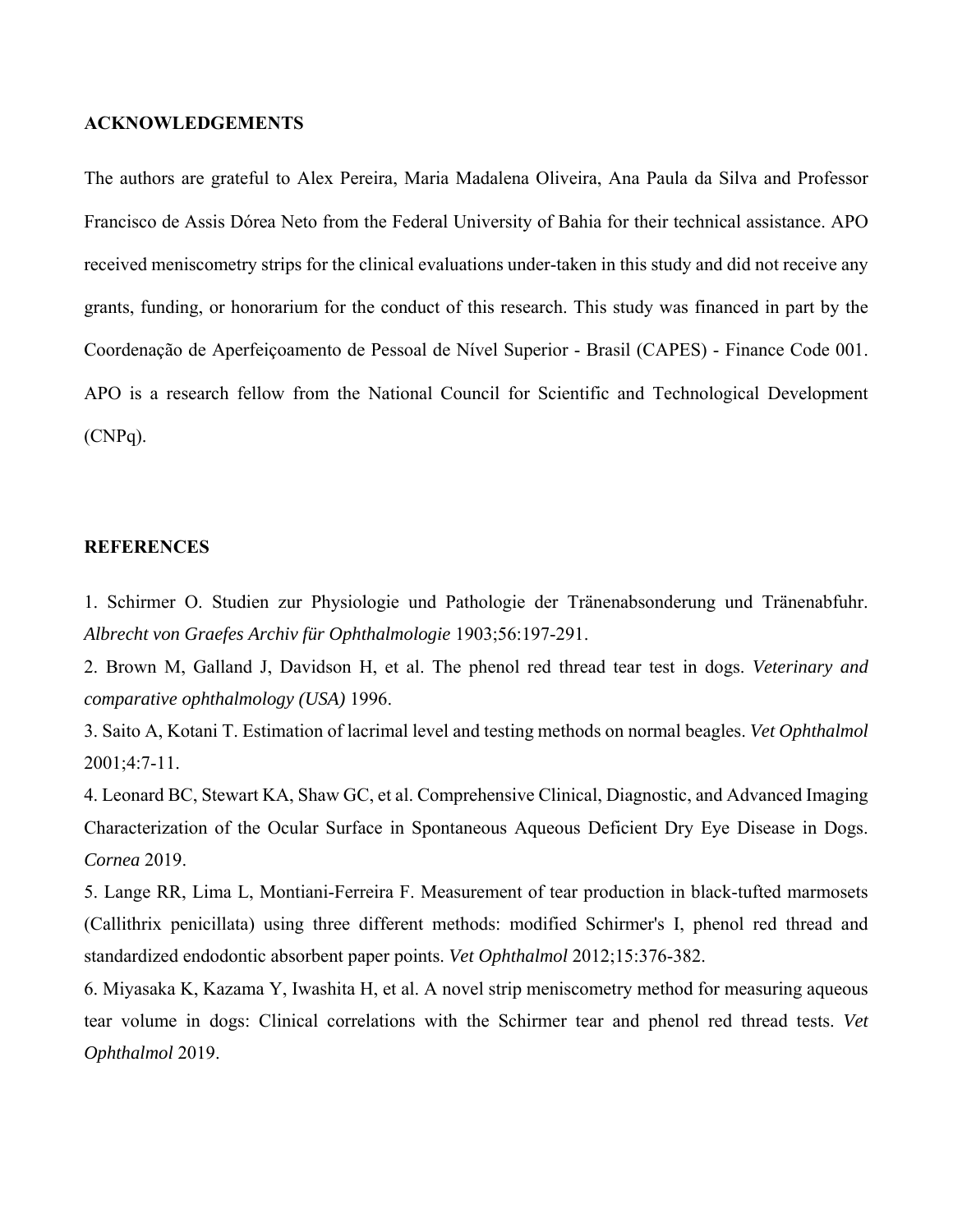7. Williams DL. Analysis of tear uptake by the Schirmer tear test strip in the canine eye. *Vet Ophthalmol* 2005;8:325-330.

8. Dartt DA. Neural regulation of lacrimal gland secretory processes: relevance in dry eye diseases. *Prog Retin Eye Res* 2009;28:155-177.

9. Gupta A, Heigle T, Pflugfelder SC. Nasolacrimal stimulation of aqueous tear production. *Cornea* 1997;16:645-648.

10. Nichols KK, Mitchell GL, Zadnik K. The repeatability of clinical measurements of dry eye. *Cornea* 2004;23:272-285.

11. Sebbag L, Kass PH, Maggs DJ. Reference values, intertest correlations, and test-retest repeatability of selected tear film tests in healthy cats. *J Am Vet Med Assoc* 2015;246:426-435.

12. Benz P, Tichy A, Nell B. Review of the measuring precision of the new Meibometer MB550 through repeated measurements in dogs. *Vet Ophthalmol* 2008;11:368-374.

13. Sebbag L, Park SA, Kass PH, et al. Assessment of tear film osmolarity using the TearLab(™) osmometer in normal dogs and dogs with keratoconjunctivitis sicca. *Vet Ophthalmol* 2017;20:357-364.

14. Maggio F. Ocular surface disease in dogs part 1: aetiopathogenesis and clinical signs. *Companion Animal* 2019;24:240-245.

15. Kafarnik C, Fritsche J, Reese S. Corneal innervation in mesocephalic and brachycephalic dogs and cats: assessment using in vivo confocal microscopy. *Vet Ophthalmol* 2008;11:363-367.

16. Boberg-Ans J. Experience in clinical examination of corneal sensitivity; corneal sensitivity and the naso-lacrimal reflex after retrobulbar anaesthesia. *Br J Ophthalmol* 1955;39:705-726.

17. Zilstorff-Pedersen K. Quantitative measurements of the nasolacrimal reflex. *Arch Otolaryngol* 1965;81:457-462.

18. Baroody FM, Foster KA, Markaryan A, et al. Nasal ocular reflexes and eye symptoms in patients with allergic rhinitis. *Ann Allergy Asthma Immunol* 2008;100:194-199.

19. Friedman NJ, Butron K, Robledo N, et al. A nonrandomized, open-label study to evaluate the effect of nasal stimulation on tear production in subjects with dry eye disease. *Clin Ophthalmol* 2016;10:795- 804.

20. Sheppard JD, Torkildsen GL, Geffin JA, et al. Characterization of tear production in subjects with dry eye disease during intranasal tear neurostimulation: Results from two pivotal clinical trials. *Ocul Surf* 2019;17:142-150.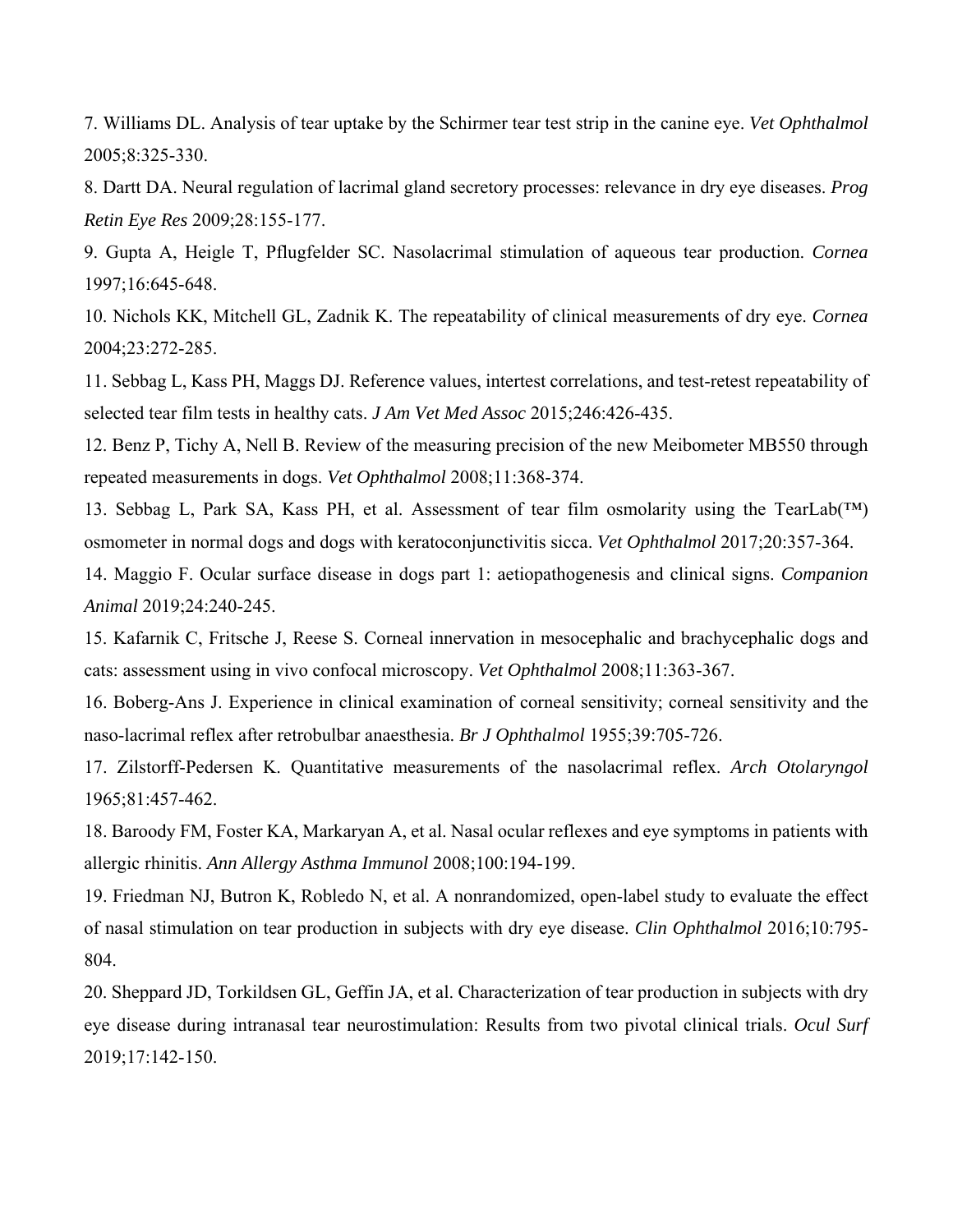21. Pattar GR, Jerkins G, Evans DG, et al. Symptom improvement in dry eye subjects following intranasal tear neurostimulation: Results of two studies utilizing a controlled adverse environment. *The Ocular Surface* 2019.

22. Sebbag L, Pesavento PA, Carrasco SE, et al. Feline dry eye syndrome of presumed neurogenic origin: a case report. *JFMS Open Rep* 2018;4:2055116917746786.

23. Sebbag L, Allbaugh RA, Wehrman RF, et al. Fluorophotometric Assessment of Tear Volume and Turnover Rate in Healthy Dogs and Cats. *J Ocul Pharmacol Ther* 2019.

24. Evans HE, de Lahunta A. The Skeleton In: Evans HE,de Lahunta A, eds. *Miller's Anatomy of the Dog*. 4th ed. Philadelphia: Saunders, 2013.

25. Sebbag L, Crabtree EE, Sapienza JS, et al. Corneal hypoesthesia, aqueous tear deficiency, and neurotrophic keratopathy following micropulse transscleral cyclophotocoagulation in dogs. *Vet Ophthalmol* 2019.

26. Sebbag L, Moody LM, Allbaugh RA, et al. Nerve growth factor in dogs: Assessment of two immunoassays and selected ocular parameters following a nicergoline challenge per os. *Vet Ophthalmol* 2019.

27. Tagawa Y, Noda K, Ohguchi T, et al. Corneal hyperalgesia in patients with short tear film break-up time dry eye. *Ocul Surf* 2019;17:55-59.

28. Wieser B, Tichy A, Nell B. Correlation between corneal sensitivity and quantity of reflex tearing in cows, horses, goats, sheep, dogs, cats, rabbits, and guinea pigs. *Vet Ophthalmol* 2013;16:251-262.

29. McAlinden C, Khadka J, Pesudovs K. Statistical methods for conducting agreement (comparison of clinical tests) and precision (repeatability or reproducibility) studies in optometry and ophthalmology. *Ophthalmic Physiol Opt* 2011;31:330-338.

30. Campbell MJ, Swinscow TDV. Correlation and regression. *Statistics at square one*: Wiley-Blackwell Chichester, UK, 2009.

31. Bland JM, Altman DG. Measuring agreement in method comparison studies. *Stat Methods Med Res* 1999;8:135-160.

32. Portney LG, Watkins MP. *Foundations of clinical research: applications to practice*: Pearson/Prentice Hall Upper Saddle River, NJ, 2009.

33. Khanal S, Tomlinson A, Esakowitz L, et al. Changes in corneal sensitivity and tear physiology after phacoemulsification. *Ophthalmic Physiol Opt* 2008;28:127-134.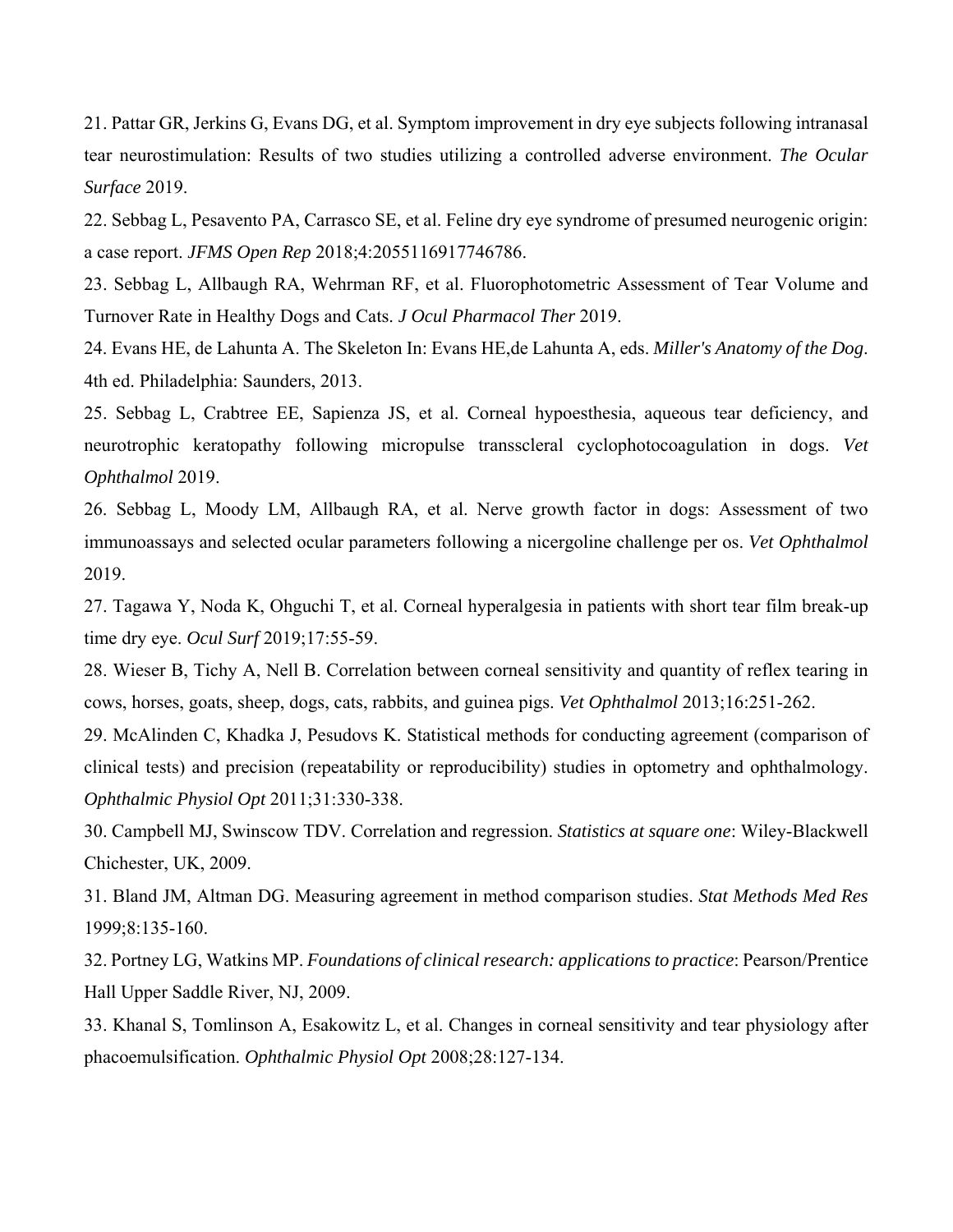34. Sebbag L, Allbaugh RA, Strauss RA, et al. MicroPulse<sup>TM</sup> transscleral cyclophotocoagulation in the treatment of canine glaucoma: Preliminary results (12 dogs). *Vet Ophthalmol* 2018.

35. Gemensky-Metzler AJ, Sheahan JE, Rajala-Schultz PJ, et al. Retrospective study of the prevalence of keratoconjunctivitis sicca in diabetic and nondiabetic dogs after phacoemulsification. *Vet Ophthalmol* 2015;18:472-480.

36. Senchyna M, Wax MB. Quantitative assessment of tear production: A review of methods and utility in dry eye drug discovery. *J Ocul Biol Dis Infor* 2008;1:1-6.

37. de Monchy I, Gendron G, Miceli C, et al. Combination of the Schirmer I and phenol red thread tests as a rescue strategy for diagnosis of ocular dryness associated with Sjogren's syndrome. *Invest Ophthalmol Vis Sci* 2011;52:5167-5173.

38. Nichols KK, Zadnik K. The repeatability of diagnostic tests and surveys in dry eye. *Adv Exp Med Biol* 2002;506:1171-1175.

39. Berchtold A. Test–retest: Agreement or reliability? *Methodological Innovations* 2016;9:2059799116672875.

40. Hawkins EC, Murphy CJ. Inconsistencies in the absorptive capacities of Schirmer tear test strips. *J Am Vet Med Assoc* 1986;188:511-513.

41. Maffei CJ, Iii GWO, Welch DL, et al. Time to Reflex Tearing in Response to Chemical Nasolacrimal Stimulus in Dry Eye Subjects versus Normals. *Investigative Ophthalmology & Visual Science* 2010;51:3398-3398.

42. Evans HE, De Lahunta A. Cranial nerves. *Miller's anatomy of the dog 4th edn St Louis: Elsevier-Saunders* 2013:708-729.

43. Drummond PD. Lacrimation and cutaneous vasodilatation in the face induced by painful stimulation of the nasal ala and upper lip. *J Auton Nerv Syst* 1995;51:109-116.

44. Good KL, Maggs DJ, Hollingsworth SR, et al. Corneal sensitivity in dogs with diabetes mellitus. *Am J Vet Res* 2003;64:7-11.

45. Gumus K, Schuetzle KL, Pflugfelder SC. Randomized Controlled Crossover Trial Comparing the Impact of Sham or Intranasal Tear Neurostimulation on Conjunctival Goblet Cell Degranulation. *Am J Ophthalmol* 2017;177:159-168.

46. Woodward A, Senchyna M, Franke M, et al. Effect of Intranasal Neurostimulation on Tear Protein Content in Patients With Dry Eye. *Investigative Ophthalmology & Visual Science* 2017;58:2673-2673.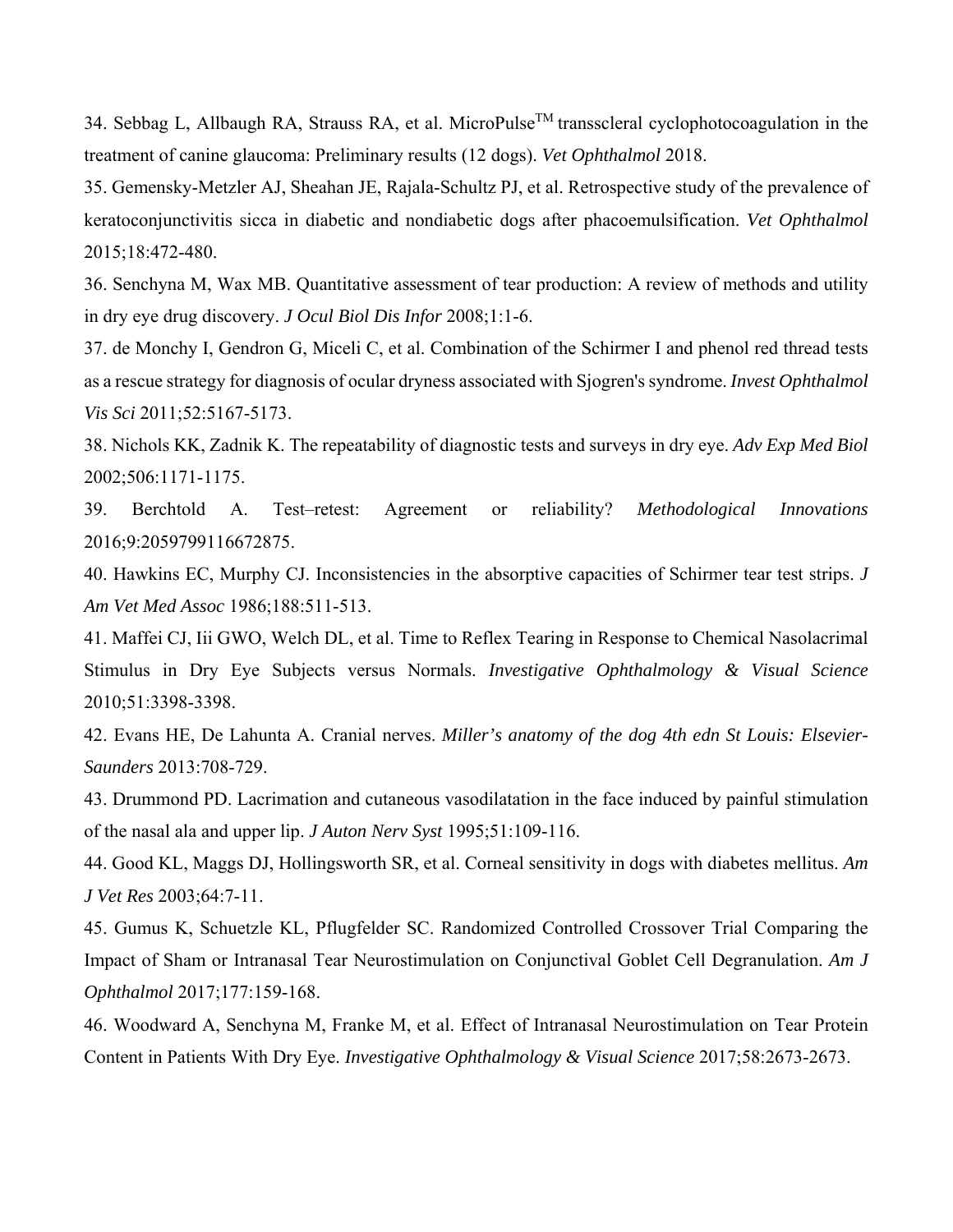47. Green KB, Kamat M, Franke M, et al. Tear Total Lipid Concentration in Patients with Dry Eye Following Intranasal Neurostimulation. *Investigative Ophthalmology & Visual Science* 2017;58:2693- 2693.

48. Springate SD. The effect of sample size and bias on the reliability of estimates of error: a comparative study of Dahlberg's formula. *Eur J Orthod* 2012;34:158-163.

49. Horowitz GL. Reference Intervals: Practical Aspects. *EJIFCC* 2008;19:95-105.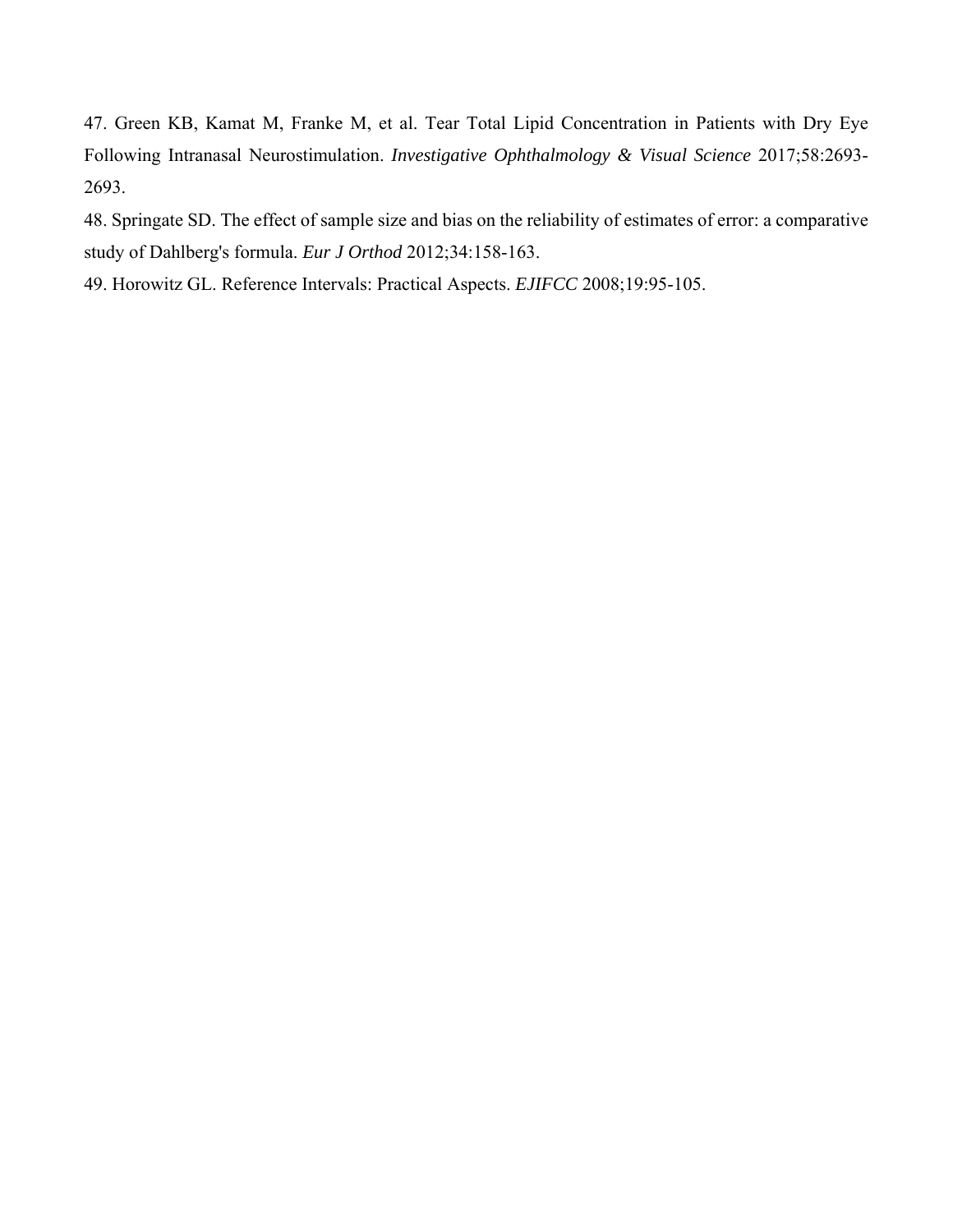# **TABLES**

| <b>Table 1.</b> Mean $\pm$ standard deviation (range) values of ocular surface diagnostics in 50 dogs, including 25 |  |  |
|---------------------------------------------------------------------------------------------------------------------|--|--|
| brachycephalic dogs and 25 non-brachycephalic dogs.                                                                 |  |  |

|                      | <b>All</b>      | <b>Brachycephalic</b> | Non-brachycephalic |
|----------------------|-----------------|-----------------------|--------------------|
|                      | $(n = 50)$      | $(n = 25)$            | $(n = 25)$         |
| <b>CTS</b>           | $2.6 \pm 1.1$   | $1.8 \pm 0.5$         | $3.4 \pm 0.8$ *    |
| (cm)                 | $(1.0-5.0)$     | $(1.0-3.5)$           | $(2.0-5.0)$        |
| <b>CTS</b>           | $2.9 \pm 2.7$   | $4.7 \pm 2.7$         | $1.3 \pm 0.6$ *    |
| (g/mm <sup>2</sup> ) | $(0.55 - 10.3)$ | $(1.0-10.3)$          | $(0.55-2.8)$       |
| <b>SMT</b>           | $7.3 \pm 2.2$   | $7.4 \pm 2.0$         | $7.3 \pm 2.4$      |
| $\text{(mm/5s)}$     | $(2.0-14.0)$    | $(2.0-11.0)$          | $(3.0-14.0)$       |
| <b>PRTT</b>          | $39.2 \pm 5.1$  | $37.2 \pm 4.0$        | $41.1 \pm 5.5$ *   |
| $\text{(mm/15s)}$    | (27.050.0)      | $(27.0 - 46.0)$       | $(30.0 - 50.0)$    |
| <b>EAPPTT</b>        | $17.1 \pm 2.8$  | $16.6 \pm 2.7$        | $17.5 \pm 2.9$     |
| $\text{(mm/15s)}$    | $(11.0 - 25.0)$ | $(11.0 - 22.0)$       | $(11.0 - 25.0)$    |
| $STT-1$              | $21.7 \pm 4.9$  | $20.1 \pm 3.4$        | $23.3 \pm 5.7$ *   |
| (mm/min)             | $(12.0 - 35.0)$ | $(12.0 - 26.0)$       | $(14.0 - 35.0)$    |
| NL-STT1              | $25.1 \pm 4.9$  | $23.2 \pm 3.6$        | $27.1 \pm 5.4$ *   |
| (mm/min)             | $(14.0 - 35.0)$ | $(14.0 - 31.0)$       | $(17.0 - 35.0)$    |
| $STT-2$              | $14.9 \pm 4.1$  | $13.0 \pm 3.4$        | $16.9 \pm 3.9$ *   |
| (mm/min)             | $(7.0-29.0)$    | $(7.0-22.0)$          | $(10.0-29.0)$      |

An asterisk (\*) indicates statistical difference (*P* < 0.05) between brachycephalic and non-brachycephalic dogs. CTS = Corneal tactile sensation; SMT = Strip meniscometry test; PRTT = Phenol red thread test; EAPPTT = Endodontic absorbent paper point tear test; STT-1 = Schirmer tear test-1; NL-STT1 = Schirmer tear test-1 with nasolacrimal stimulation; STT-2 = Schirmer tear test-2.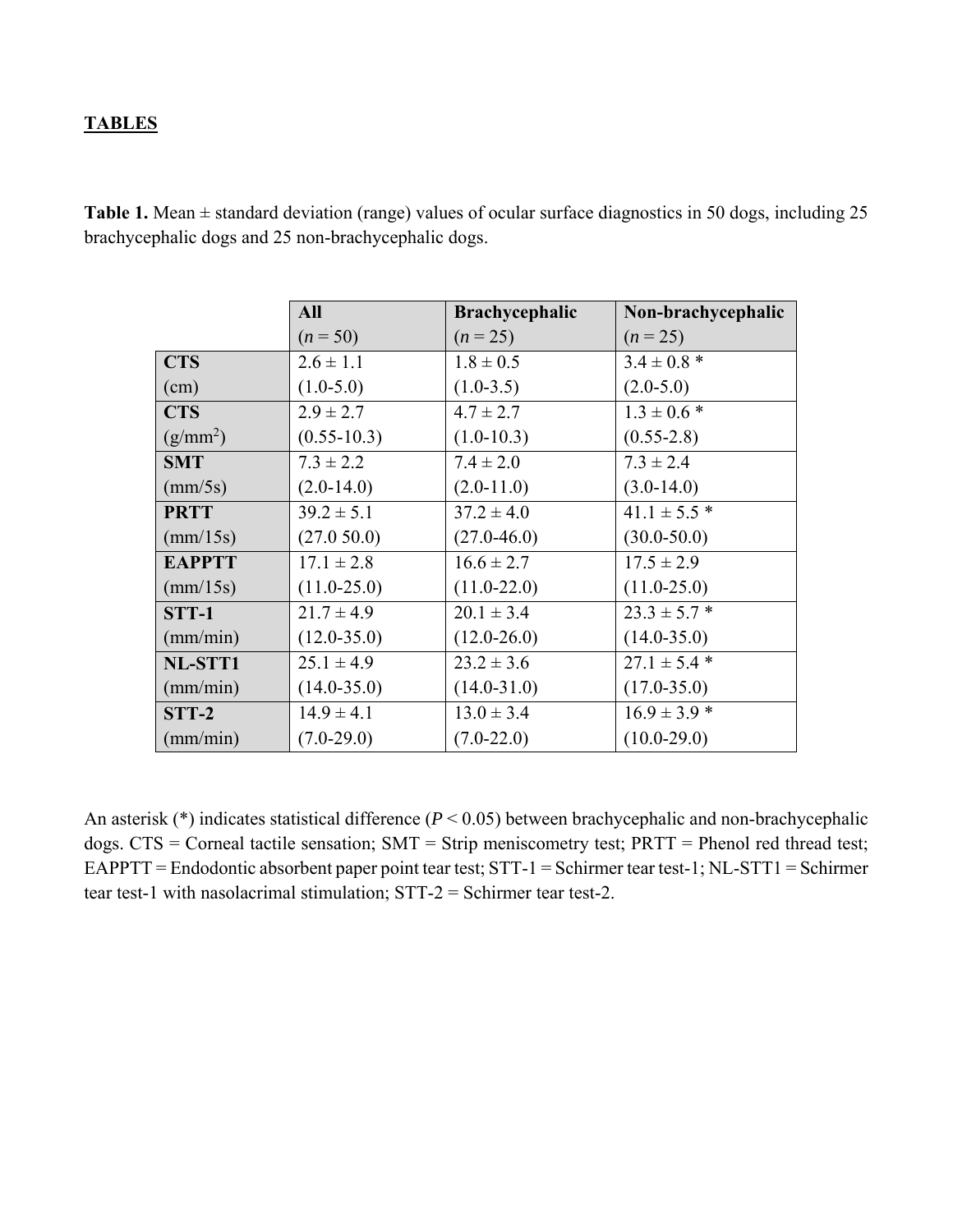**Table 2.** Test-retest repeatability of ocular surface diagnostics in 50 dogs, including 25 brachycephalic dogs and 25 non-brachycephalic dogs, evaluating the reliability (light gray boxes) and agreement (dark gray boxes) for each diagnostic test. See Table 1 for the detail of the abbreviations used.

|                   | <b>RELIABILITY</b><br>Pearson's coefficient r<br>$(P$ value) |                              |                                      | <b>AGREEMENT</b>                                                |                              |                                      |  |
|-------------------|--------------------------------------------------------------|------------------------------|--------------------------------------|-----------------------------------------------------------------|------------------------------|--------------------------------------|--|
|                   |                                                              |                              |                                      | Intraclass correlation coefficient<br>(95% limits of agreement) |                              |                                      |  |
|                   | All<br>$(n = 50)$                                            | Brachycephalic<br>$(n = 25)$ | Non-<br>brachycephalic<br>$(n = 25)$ | All<br>$(n = 50)$                                               | Brachycephalic<br>$(n = 25)$ | Non-<br>brachycephalic<br>$(n = 25)$ |  |
| <b>CTS</b>        | 0.92                                                         | 0.79                         | 0.79                                 | 0.91                                                            | 0.78                         | 0.77                                 |  |
| (cm)              | (P < 0.001)                                                  | (P < 0.001)                  | (P < 0.001)                          | $(-1.0 \text{ to } 0.8)$                                        | $(-0.8 \text{ to } 0.7)$     | $(-1.2 \text{ to } 0.8)$             |  |
| <b>SMT</b>        | 0.56                                                         | 0.62                         | 0.60                                 | 0.57                                                            | 0.57                         | 0.58                                 |  |
| $\text{(mm/5s)}$  | (P < 0.001)                                                  | (P < 0.001)                  | $(P = 0.001)$                        | $(-4.1 \text{ to } 3.9)$                                        | $(-3.5 \text{ to } 4.0)$     | $(-4.7 \text{ to } 3.8)$             |  |
| <b>PRTT</b>       | 0.64                                                         | 0.51                         | 0.67                                 | 0.64                                                            | 0.49                         | 0.65                                 |  |
| $\text{(mm/15s)}$ | (P < 0.001)                                                  | $(P = 0.009)$                | (P < 0.001)                          | $(-8.9 \text{ to } 8.3)$                                        | $(-6.6 \text{ to } 8.9)$     | $(-10.3 \text{ to } 7.0)$            |  |
| <b>EAPPTT</b>     | 0.24                                                         | $-0.04$                      | 0.47                                 | 0.24                                                            | 0.04                         | 0.47                                 |  |
| $\text{(mm/15s)}$ | $(P = 0.010)$                                                | $(P = 0.853)$                | $(P = 0.020)$                        | $(-7.0 \text{ to } 6.7)$                                        | $(-7.2 \text{ to } 8.1)$     | $(-6.6 \text{ to } 5.1)$             |  |
| <b>STT-1</b>      | 0.59                                                         | 0.57                         | 0.56                                 | 0.57                                                            | 0.54                         | 0.53                                 |  |
| (mm/min)          | (P < 0.001)                                                  | $(P = 0.003)$                | $(P = 0.004)$                        | $(-9.2 \text{ to } 8.9)$                                        | $(-7.4 \text{ to } 4.8)$     | $(-10.0 \text{ to } 11.9)$           |  |
| NL-STT1           | 0.72                                                         | 0.69                         | 0.70                                 | 0.73                                                            | 0.65                         | 0.69                                 |  |
| (mm/min)          | (P < 0.001)                                                  | (P < 0.001)                  | (P < 0.001)                          | $(-7.0 \text{ to } 7.4)$                                        | $(-6.2 \text{ to } 5.8)$     | $(-7.7 \text{ to } 8.9)$             |  |
| STT-2             | 0.58                                                         | 0.21                         | 0.65                                 | 0.56                                                            | 0.21                         | 0.59                                 |  |
| (mm/min)          | (P < 0.001)                                                  | $(P = 0.312)$                | (P < 0.001)                          | $(-7.9 \text{ to } 7.5)$                                        | $(-8.4 \text{ to } 8.4)$     | $(-7.5 \text{ to } 6.6)$             |  |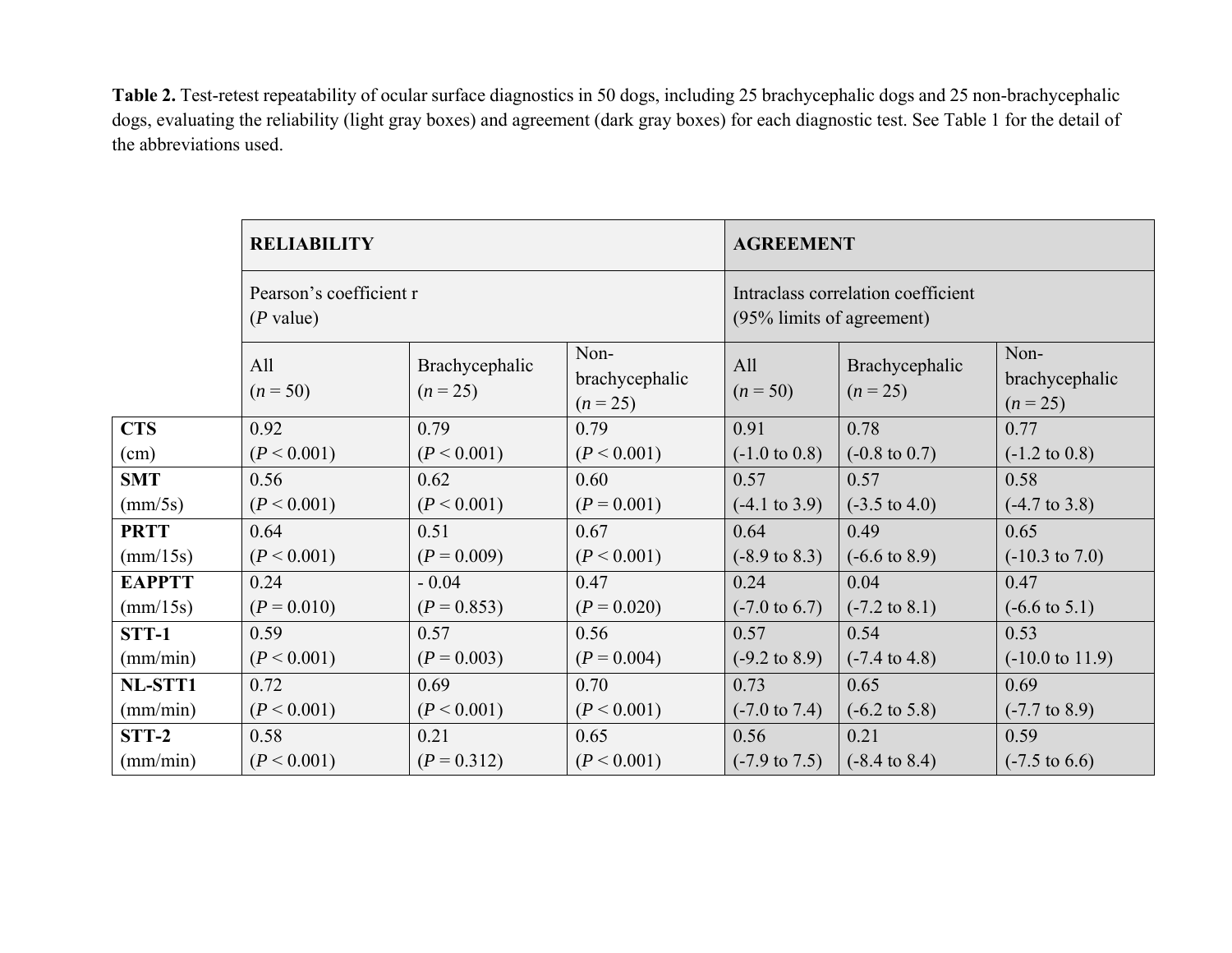Table 3. Pearson's correlation coefficients (r) describing the association between ocular surface diagnostics in dogs, detailing results in all dogs (*<sup>n</sup>* = 50), brachycephalic dogs (*<sup>n</sup>* = 25) and non-brachycephalic dogs (*<sup>n</sup>* = 25). A statistically significant correlation is denoted by an asterisk (\* for  $P < 0.05$ , and \*\* for  $P < 0.01$ ).

|                     |                        | $STT-2$           | NL-STT1   | STT-1     | <b>EAPPTT</b>     | <b>PRTT</b>       | <b>SMT</b>       |
|---------------------|------------------------|-------------------|-----------|-----------|-------------------|-------------------|------------------|
|                     |                        | (mm/min)          | (mm/min)  | (mm/min)  | $\text{(mm/15s)}$ | $\text{(mm/15s)}$ | $\text{(mm/5s)}$ |
| <b>CTS</b><br>(cm)  | All                    | $\frac{0.21*}{2}$ | 0.10      | 0.02      | 0.13              | $0.28**$          | 0.15             |
|                     | Brachycephalic         | $-0.22$           | $-0.25$   | $-0.32*$  | $-0.08$           | $-0.25$           | $-0.02$          |
|                     | Non-<br>brachycephalic | $-0.33*$          | $-0.40**$ | $-0.42**$ | 0.08              | 0.01              | $0.44**$         |
|                     | All                    | $-0.18$           | $-0.05$   | $-0.05$   | 0.16              | 0.09              |                  |
| <b>SMT</b>          | Brachycephalic         | 0.01              | $-0.05$   | $-0.05$   | 0.14              | 0.03              |                  |
| $\text{(mm/5s)}$    | Non-<br>brachycephalic | $-0.34*$          | $-0.04$   | $-0.05$   | 0.18              | 0.16              |                  |
|                     | All                    | 0.13              | $0.51***$ | $0.43**$  | $0.47**$          |                   |                  |
| <b>PRTT</b>         | Brachycephalic         | $-0.14$           | $0.50**$  | $0.45**$  | 0.26              |                   |                  |
| $\text{(mm/15s)}$   | Non-<br>brachycephalic | $-0.01$           | $0.39**$  | $0.30*$   | $0.58**$          |                   |                  |
|                     | All                    | $0.20*$           | 0.15      | 0.19      |                   |                   |                  |
| <b>EAPPTT</b>       | Brachycephalic         | 0.16              | 0.02      | 0.14      |                   |                   |                  |
| $\text{(mm/15s)}$   | Non-<br>brachycephalic | 0.14              | 0.15      | 0.16      |                   |                   |                  |
| STT-1<br>(mm/min)   | All                    | $0.39**$          | $0.83**$  |           |                   |                   |                  |
|                     | Brachycephalic         | 0.11              | $0.83$ ** |           |                   |                   |                  |
|                     | Non-<br>brachycephalic | $0.38**$          | $0.80**$  |           |                   |                   |                  |
| NL-STT1<br>(mm/min) | All                    | $0.38**$          |           |           |                   |                   |                  |
|                     | Brachycephalic         | $-0.16$           |           |           |                   |                   |                  |
|                     | Non-<br>brachycephalic | $0.47**$          |           |           |                   |                   |                  |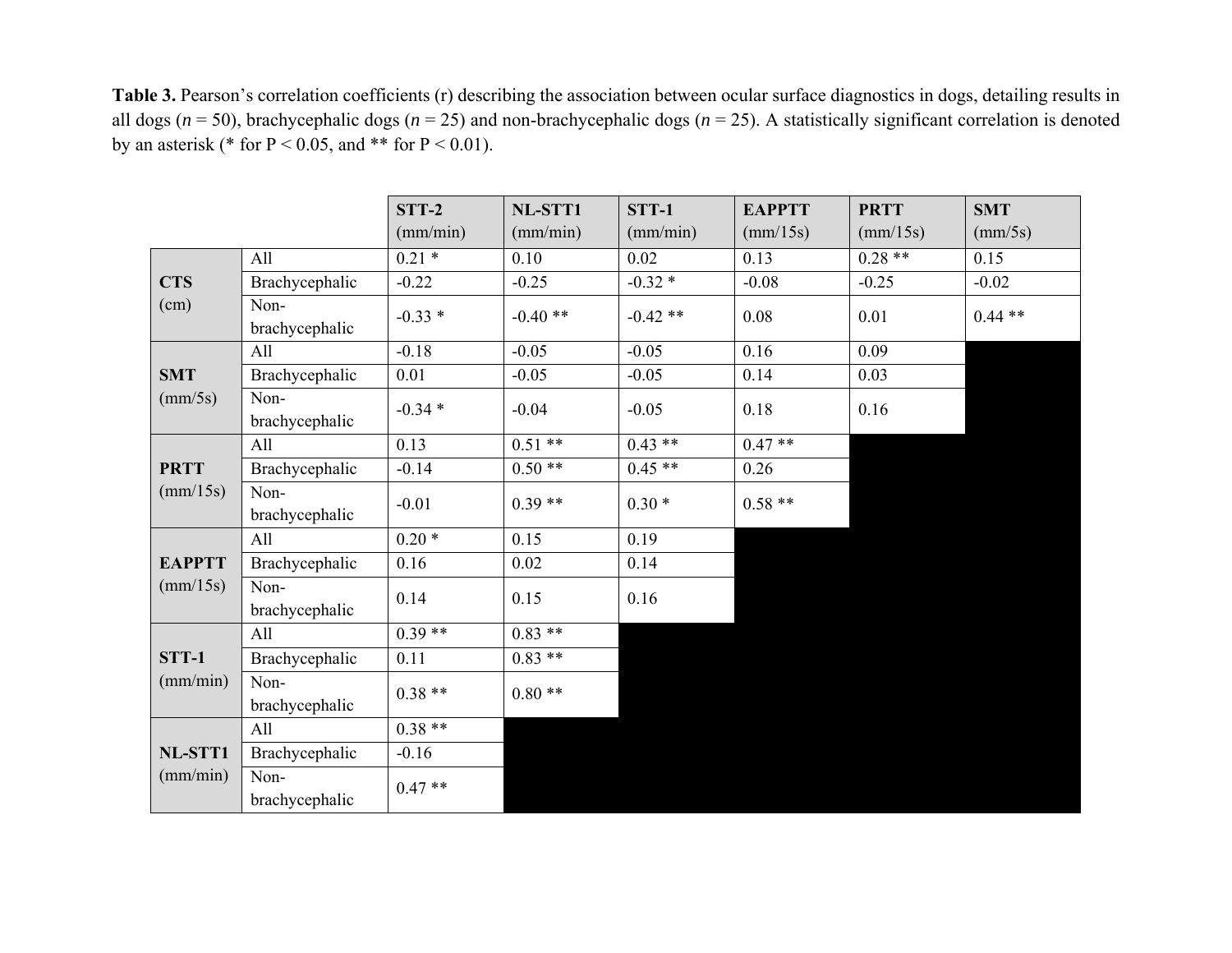# **FIGURES**

Figure 1. Representative photographs demonstrating the following ocular surface diagnostics in dogs: Corneal esthesiometry (A), strip meniscometry test (B), phenol red thread test (C), endodontic absorbent paper point tear test (D), Schirmer tear test-1 (E) and Schirmer tear test-1 with nasolacrimal stimulation (F).

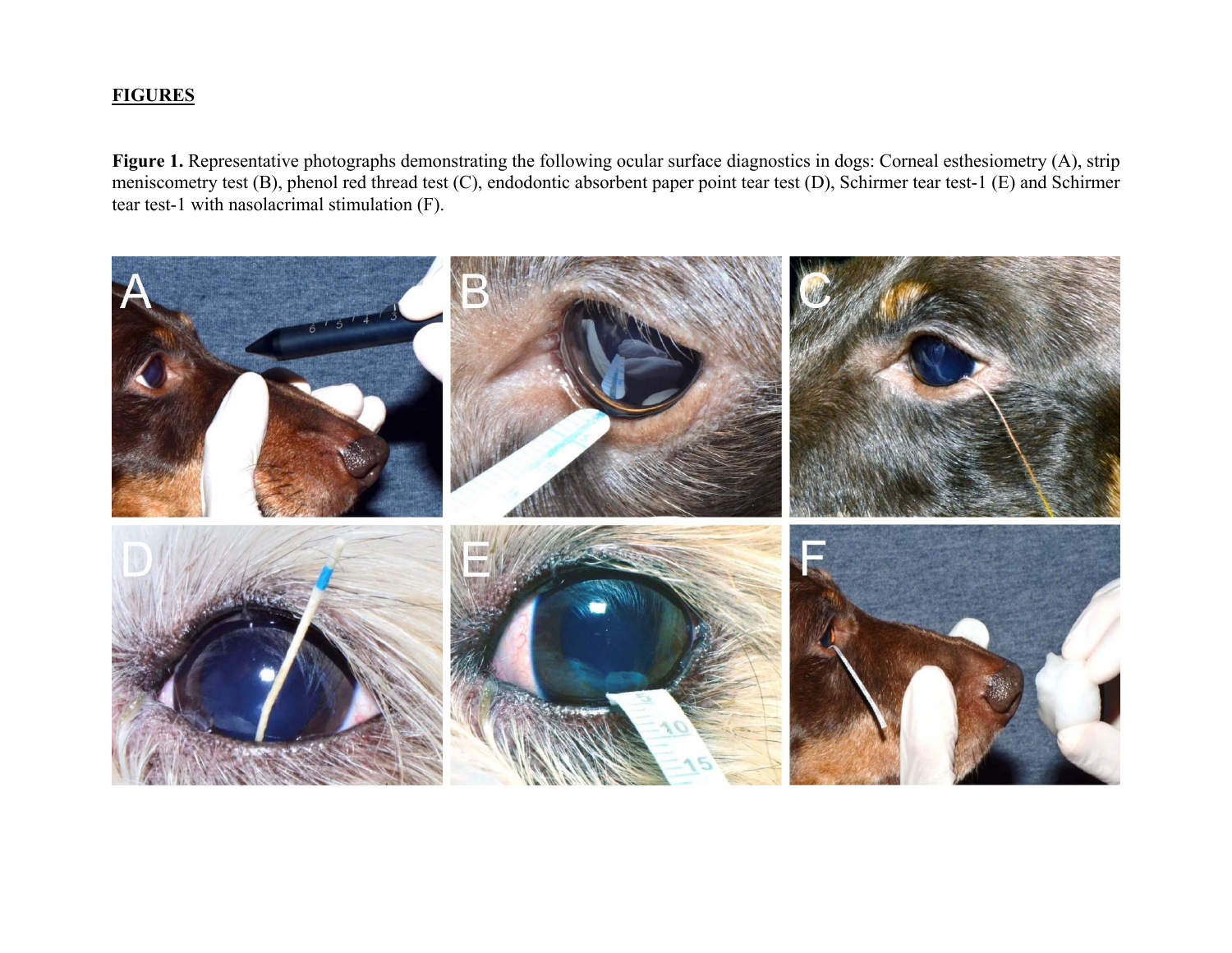**Figure 2.** Bland-Altman plots displaying test-retest repeatability for the corneal tactile sensation (A), strip meniscometry test (B), phenol red thread test (C), endodontic absorbent paper point tear test (D), Schirmer tear test-1 (E), Schirmer tear test-1 with nasal neurostimulation (F), and Schirmer tear test-2 (G).The vertical axis represents the difference between repeated measurements, and the horizontal axis plots the mean value for the 2 sessions. The mean of the differences is represented by the middle horizontal line intersecting the vertical axis and should be close to zero. The lower and upper horizontal lines represent the 95% limits of agreement.

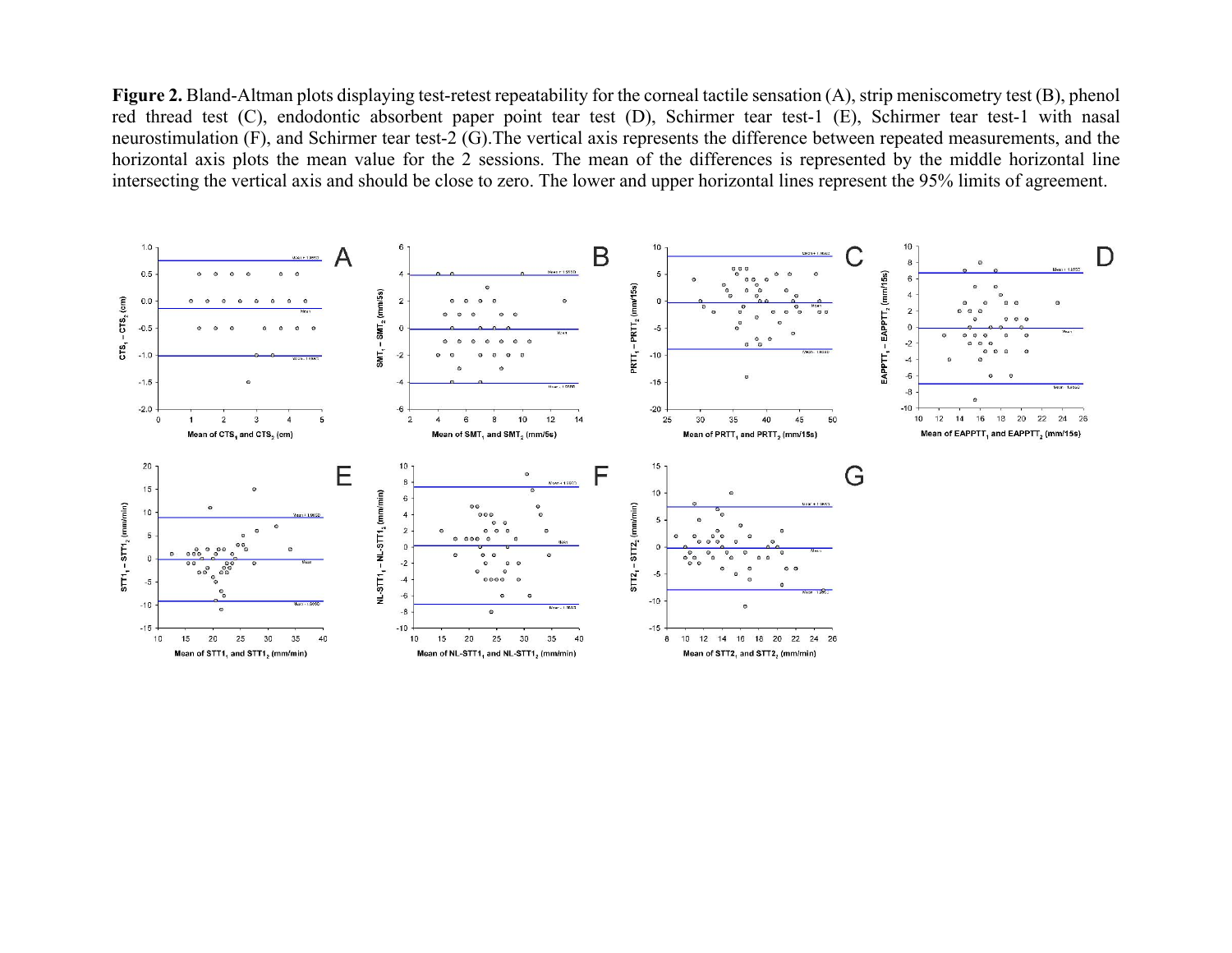**Figure 3.** Results of the Pearson correlation testing between the cephalic index and the following ocular surface diagnostics: corneal tactile sensation (A), phenol red thread test (B), Schirmer tear test-1 with nasal neurostimulation (C), and Schirmer tear test-2 (D).